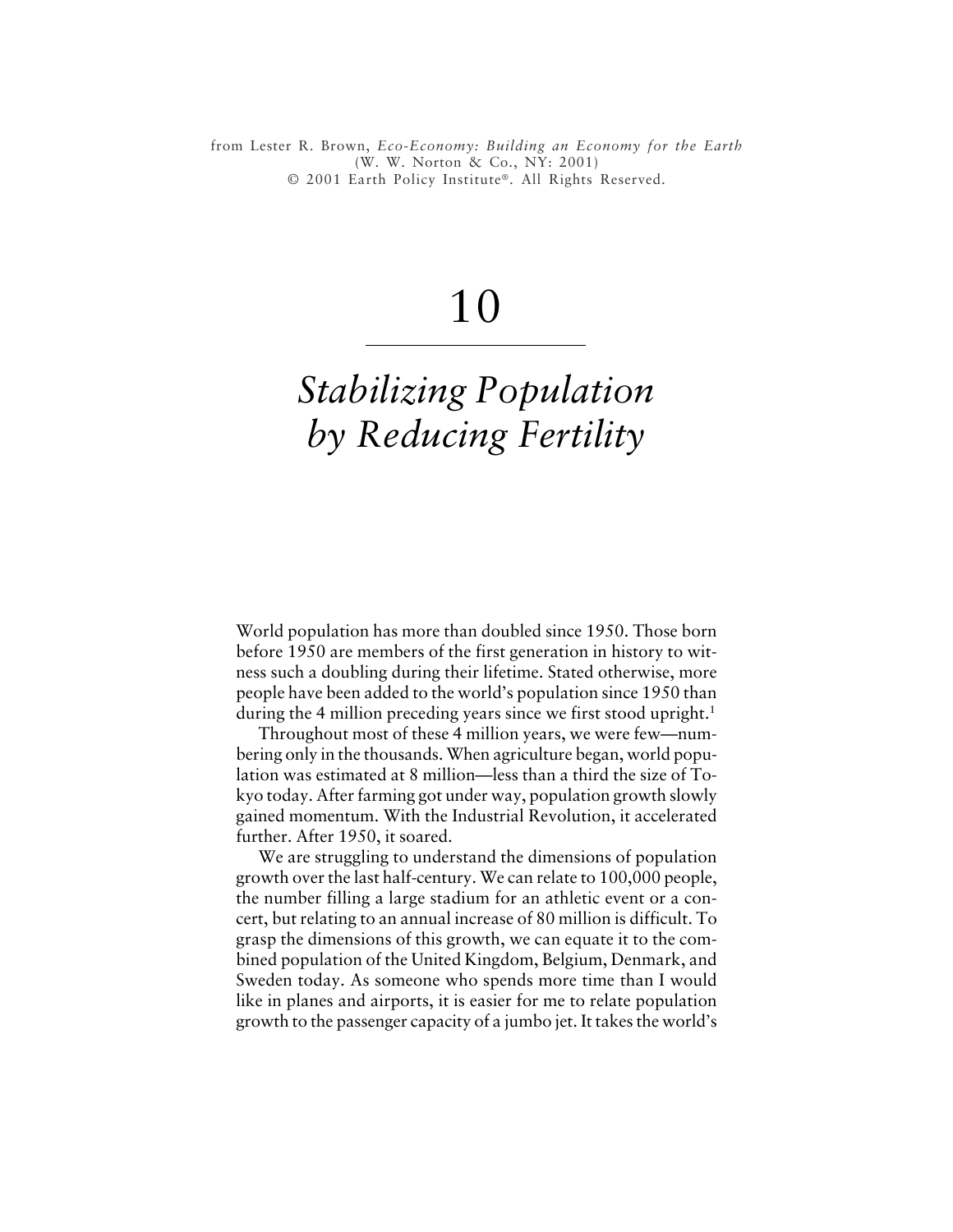growing population less than 3 minutes to fill a jumbo jet with 400 passengers.

Despite the stresses associated with continuing population growth, the United Nations projects that our numbers will grow from 6.1 billion in 2000 to 9.3 billion in 2050. Of even more concern, all of the 3.2 billion additional people will be added in developing countries. Given the analysis in this book, there is reason to doubt that this will actually happen. What is unclear is whether the projections will not materialize because we accelerate the shift to smaller families in time or because we fail to do so and death rates begin to rise.

Many countries that have experienced rapid population growth for several decades are showing signs of demographic fatigue. Governments struggling with the simultaneous challenge of educating growing numbers of children, creating jobs for swelling ranks of young job seekers, and dealing with the environmental effects of population growth are stretched to the limit. Without a concerted effort by national governments and the international community to shift quickly to smaller families, land scarcity and water shortages could become unmanageable—leading to political instability, economic decline, and rising death rates.

In this situation, when a major new threat arises—such as the HIV epidemic or aquifer depletion—governments often cannot cope. Problems routinely managed in industrial societies are becoming full-scale humanitarian crises in many developing ones. As the HIV epidemic continues to spread, rising death rates in some African countries will likely bring their population growth to a halt. This rise in the death rate marks a tragic new development in world demography.

The issue is not whether population growth will slow, but how. In its 1998 update of long-range population projections, the United Nations reduced the predicted population for 2050 by some 500 million. Two thirds of this reduction was due to fertility falling faster than projected. But the other one third was the result of a projected rise in death rates, largely because of HIV in Africa. For the first time in nearly half a century of world population updates, projections were being reduced by rising mortality. The challenge is to slow population growth in all developing countries by lowering birth rates, because if we fail, it will be slowed by rising death rates.2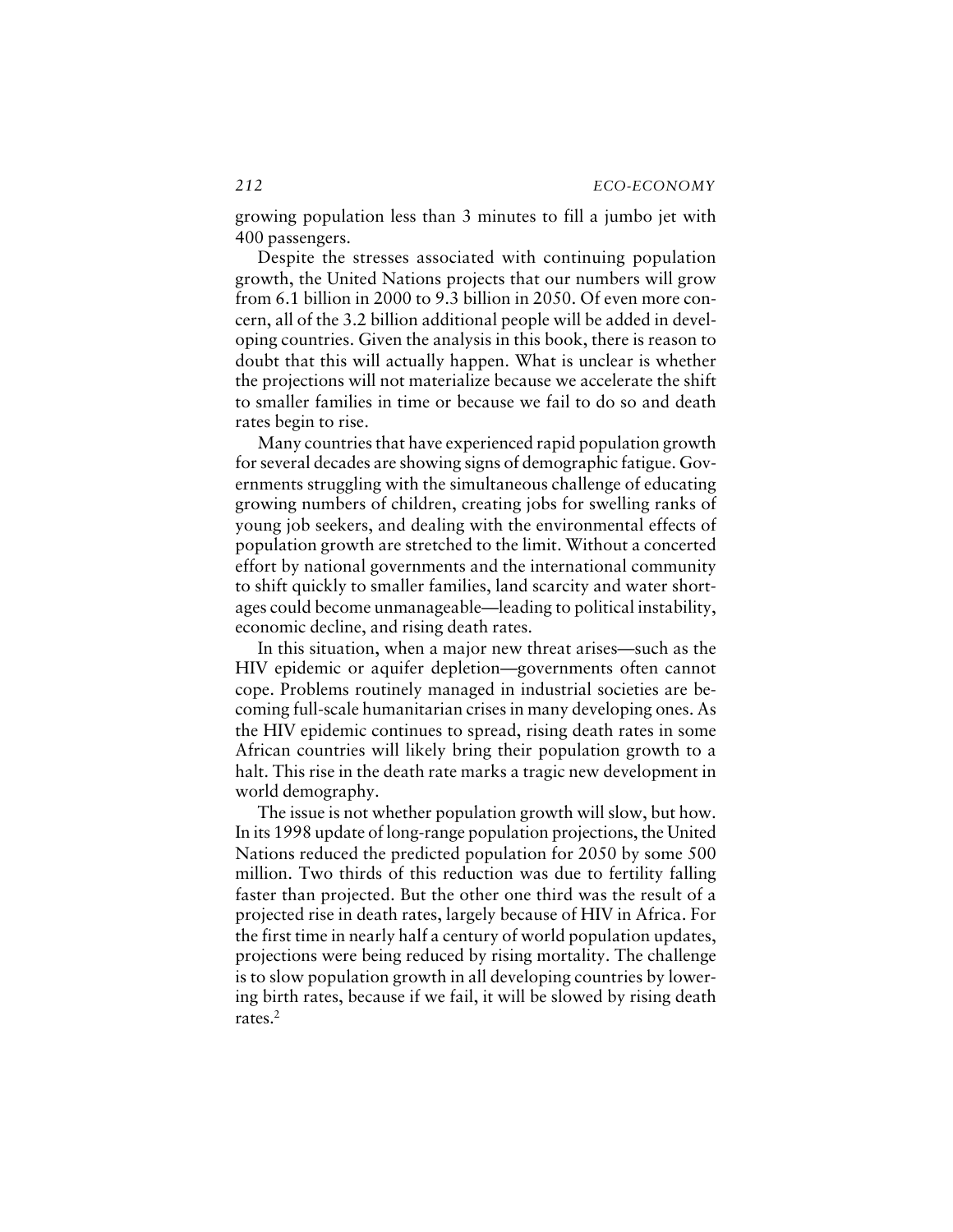#### **Breaking Out or Breaking Down**

Today we find ourselves in a demographically divided world, one where national projections of population growth vary more widely than at any time in history. In most European countries and Japan, population has stabilized or is declining; but in others, such as Ethiopia, Pakistan, and Saudi Arabia, population is projected to double or even triple before stabilizing.

Demographers use a three-stage model to understand how population growth rates change over time as modernization proceeds. In the first stage, birth and death rates are both high, resulting in little or no population growth. In the second stage, death rates fall while birth rates remain high, leading to rapid growth. In the third stage, birth rates fall to a low level, balancing low death rates and again leading to population stability while offering greater possibilities for comfort and dignity than in stage one. It is assumed that countries will progress from stage one to stage three.<sup>3</sup>

Today there are no countries in stage one; all are either in stage two or stage three. However, instead of progressing steadily forward toward stage three as expected, some countries are falling back toward stage one as the historical fall in death rates is reversed, leading the world into a new demographic era. If countries do not break out of the middle stage of the demographic transition in a matter of decades, rapid population growth will eventually overwhelm natural systems, leading to economic decline and forcing societies back into stage one as mortality rises. Over the long term, there is no middle ground. Countries either break out or break down. Unfortunately, a number of countries, mostly in Africa, are showing signs of breaking down.

For the first time since China's great famine claimed 30 million lives in 1959–61, world population growth is being slowed by rising death rates. (See Figure 10–1.) Although rapid population growth continues in scores of countries, the world is beginning to divide into two parts: one where population growth is slowing as fertility falls, and another where population growth is slowing as mortality rises. One way or the other, population growth will slow. That rising death rates from AIDS have already reduced the projected population for 2050 by more than 150 million represents a failure of our political institutions unmatched since the outbreak of World War II.<sup>4</sup>

The world is starting to reap the consequences of past neglect of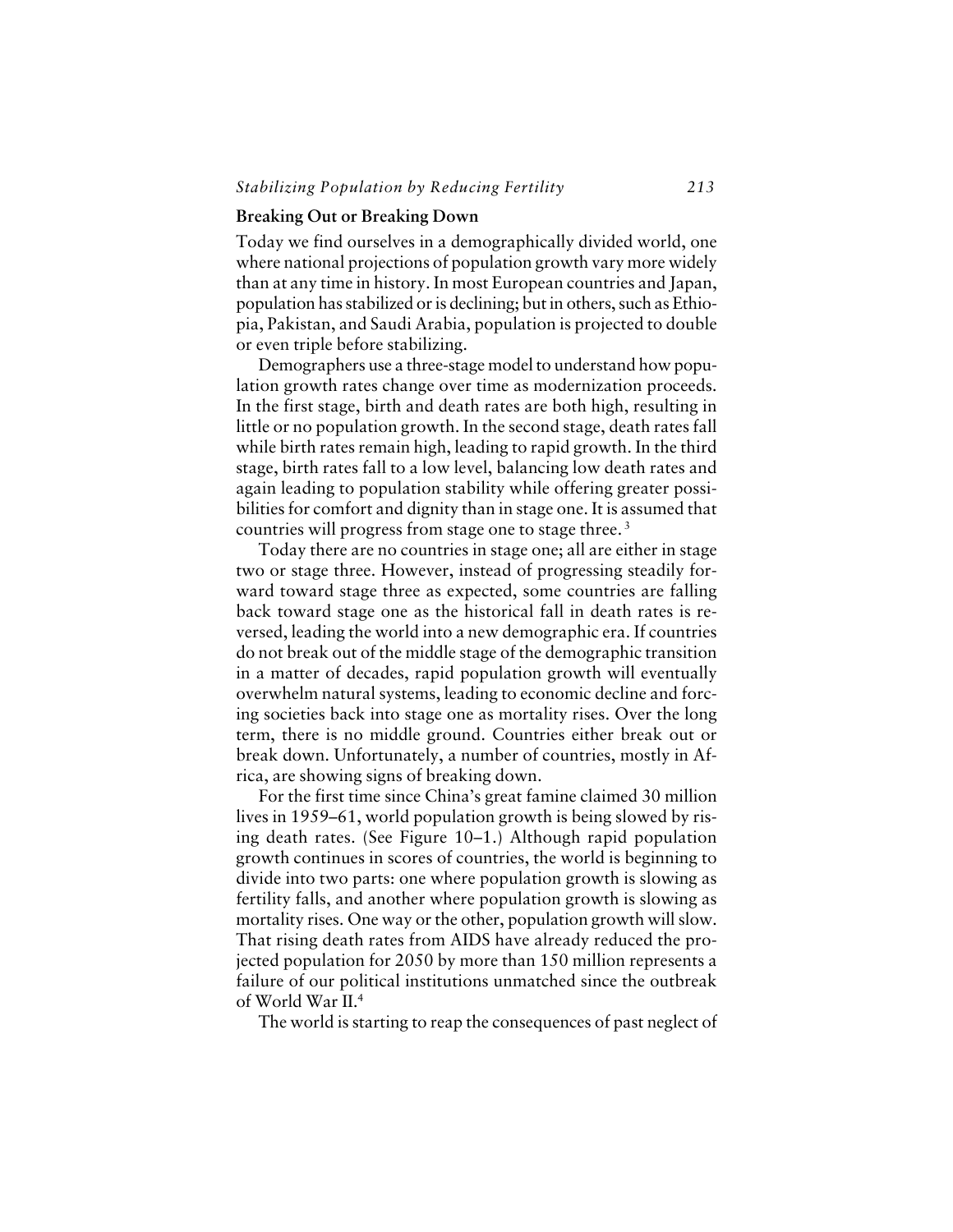

Figure 10-1. Annual Addition to World Population

the population issue. The two regions where death rates either are already rising or are likely to do so are sub-Saharan Africa and the Indian subcontinent, which together contain 1.9 billion people nearly one third of humanity. Without clearly defined government strategies in countries with rapid population growth to lower birth rates quickly and a commitment by the international community to support them, one third of humanity could slide into a demographic black hole.

After nearly half a century of continuous population growth, the demand in many countries for food, water, and forest products is simply outrunning the capacity of local life-support systems. In addition, the ever growing number of young people who need health care and education is exceeding the availability of these services. If birth rates do not come down soon, these natural systems and social services are likely to deteriorate to the point where death rates will rise.

But what will cause death rates to go up in individual countries? Will it be starvation? An outbreak of disease? War? Social disintegration? At some point as population pressures build, governments are simply overwhelmed and are not able to respond to new threats. There are now three clearly identifiable threats that either are already pushing death rates up or have the potential to do so—the HIV epidemic, aquifer depletion, and land hunger.

Of these three, the HIV epidemic is the first to spiral out of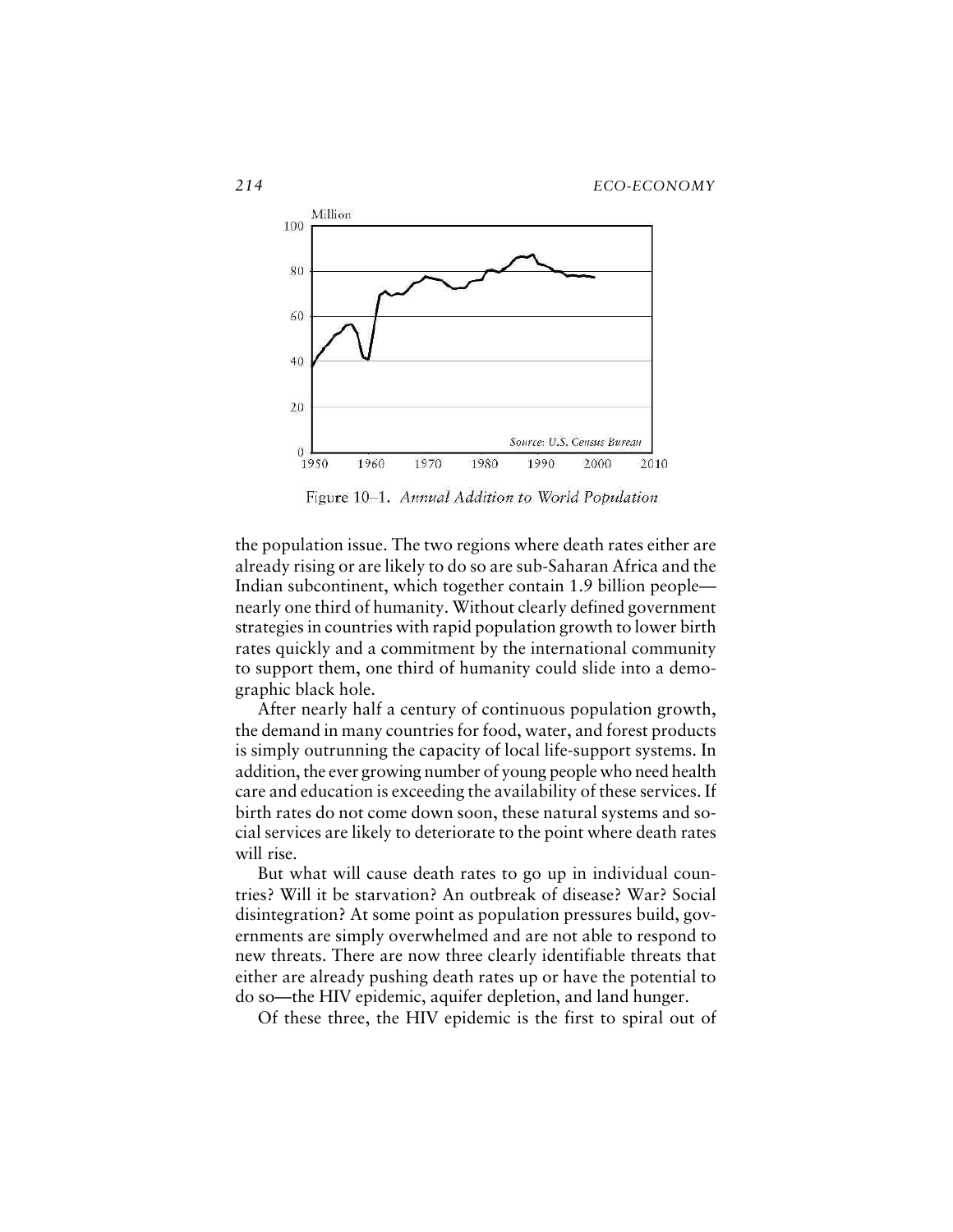control in developing countries. The epidemic should be seen for what it is: an international emergency of epic proportions, one that could claim more lives in the early part of this century than World War II did in the last one. In sub-Saharan Africa, HIV infection rates are soaring, already affecting one fifth to one third or more of adults in Botswana, Namibia, South Africa, Zambia, and Zimba $bwe.<sup>5</sup>$ 

Barring a medical miracle, many African countries will lose a fifth or more of their adult populations to AIDS by the end of this decade. To find a precedent for such a potentially devastating loss of life from an infectious disease, we have to go back to the decimation of New World Indian communities by the introduction of smallpox in the sixteenth century or to the Bubonic plague that claimed roughly a third of Europe's population during the fourteenth century.<sup>6</sup>

Ominously, the virus has also established a foothold in the Indian subcontinent. With 3.7 million adults now HIV-positive, India is home to more infected individuals than any other nation except South Africa. And with the infection rate among India's adults at roughly 1 percent—a critical threshold for potentially rapid spread—the epidemic threatens to engulf the country if the government does not move quickly to check it. The virus is also spreading rapidly in Myanmar, Cambodia, and China.<sup>7</sup>

One consequence of continuing population growth is potentially life-threatening water shortages. If rapid population growth continues indefinitely, the demand for water eventually exceeds the sustainable yield of aquifers. The result is excessive water withdrawals and falling water tables. (See Chapter 2.) Since 40 percent of the world's food comes from irrigated land, water shortages can quickly translate into food shortages.<sup>8</sup>

Dozens of developing countries face acute water shortages, but none illustrate the threat better than India, whose population expanding by 18 million a year—has already surpassed 1 billion. New estimates for India indicate that in some areas water withdrawals are now double the rate of aquifer recharge. As a result, water tables are falling by 1 meter or more per year over parts of the country. Overpumping today means water supply cutbacks tomorrow, a serious matter where half of the harvest comes from irrigated land.<sup>9</sup>

The International Water Management Institute estimates that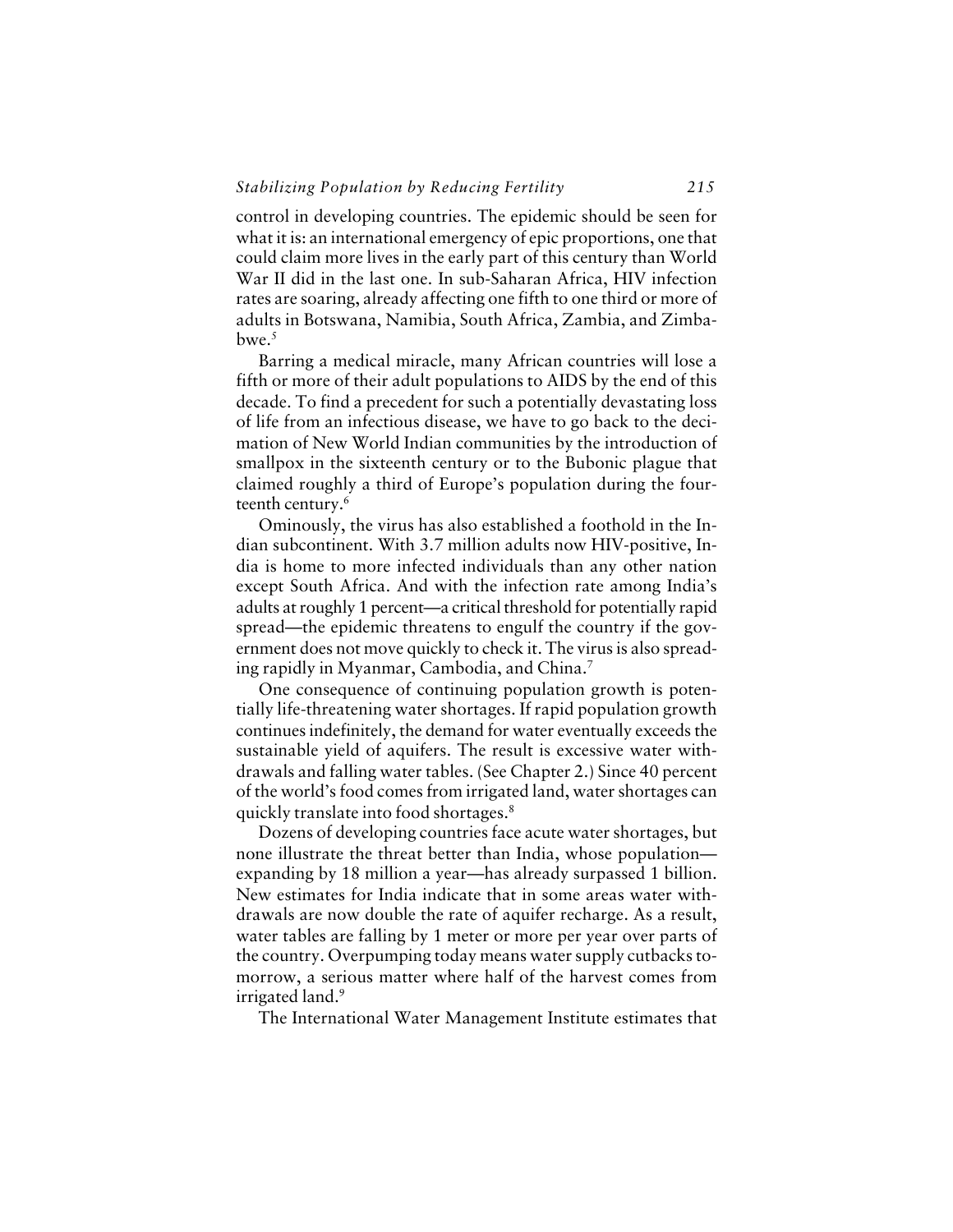#### *216 ECO-ECONOMY*

aquifer depletion and the resulting cutbacks in irrigation water could override technology gains, reducing the grain harvest in water-short regions of India. In a country where 53 percent of all children are already malnourished and underweight, a shrinking harvest could increase hunger-related deaths, adding to the 6 million worldwide who die each year from hunger and malnutrition. In contrast to AIDS, which takes a heavy toll among young adults, hunger claims mostly infants and children.<sup>10</sup>

The third threat hanging over the future of countries with rapid population growth is land hunger. Once cropland per person shrinks to a certain point, people can no longer feed themselves and they either turn to imported food or go hungry. The risk is that countries will not be able to afford the imported food or that food simply will not be available if world import needs exceed exportable supplies.

Among the larger countries where shrinking cropland per person threatens future food security are Ethiopia, Nigeria, and Pakistan, all countries with weak family planning programs. As Nigeria's population goes from 114 million today to a projected 278 million in 2050, its grainland per person will shrink from 0.16 hectares to 0.06 hectares. Pakistan's projected growth from 141 million today to 344 million by 2050 will reduce its grainland per person from 0.09 hectares at present to 0.04 hectares—scarcely the size of a tennis court. Countries where this number has shrunk to 0.03 hectares, such as Japan, South Korea, and Taiwan, import 70 percent or more of their grain.<sup>11</sup>

The threats from HIV, aquifer depletion, and shrinking cropland are not new or unexpected. We have known for more than a decade that AIDS could decimate human populations if it were not controlled. In each of the last 18 years, the number of new HIV infections has risen. Of the 58 million infected by the year 2000, 22 million people have died. In the absence of a low-cost cure, nearly all the remaining 36 million will die by 2010. It is hard to believe, given our advanced medical knowledge, that a controllable disease could devastate human populations in so many countries.<sup>12</sup>

Similarly, it is hard to imagine that falling water tables, which may prove an even greater threat to future economic progress and political stability, could be so widely ignored. The arithmetic of emerging water shortages is not difficult. A growing population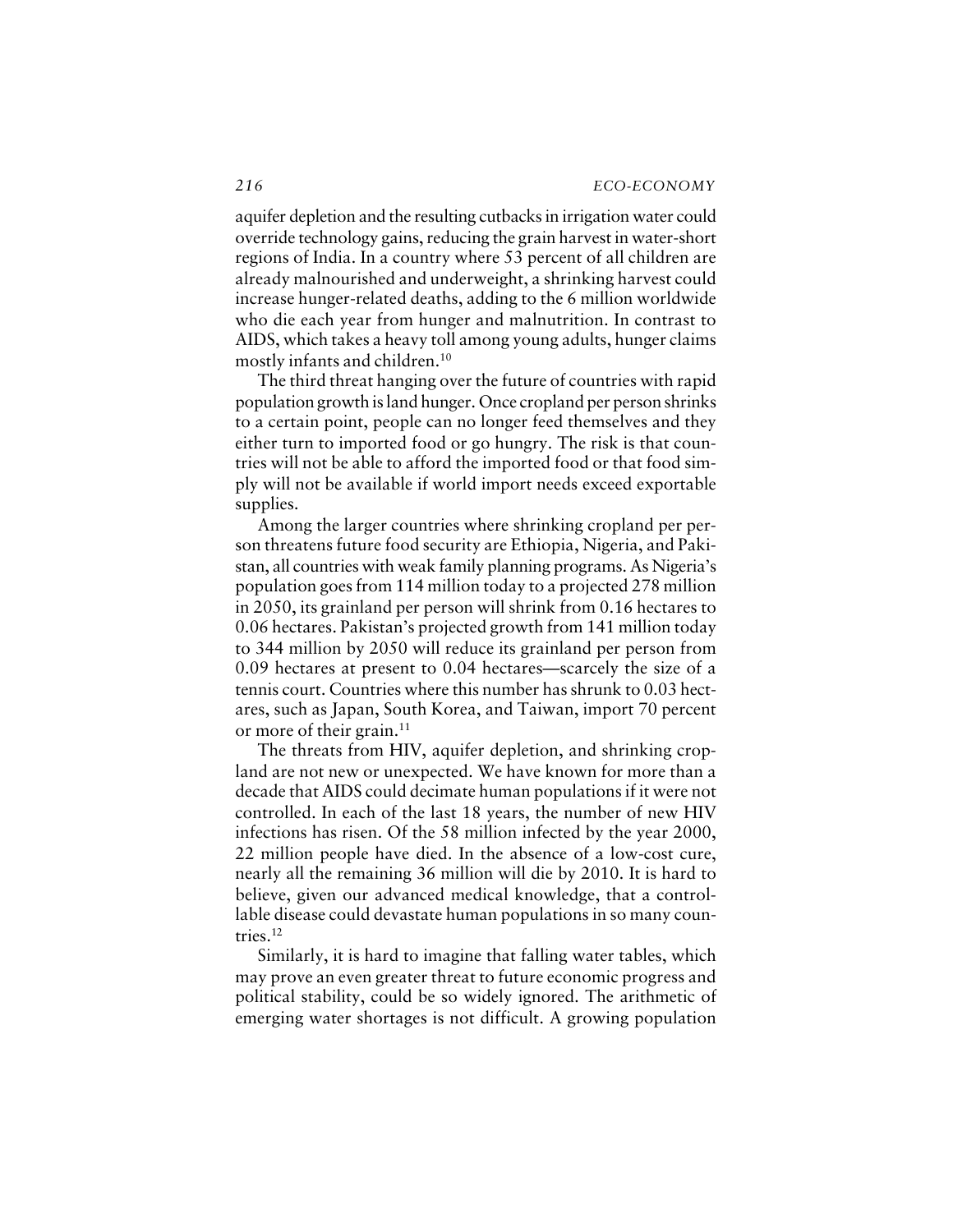with a water supply that is essentially fixed by nature means that the water per person will diminish over time, eventually dropping below the level needed to meet basic needs for drinking water, food production, and sanitation.

The same holds true for cropland per person. The mystery is not in the arithmetic. That is straightforward. The mystery is in our failure to respond to the threats associated with continuing population growth.

#### **Africa Breaking Down**

A generation ago, virtually the entire world appeared to be progressing economically and socially. A better future was in prospect for all. Now that has changed as the HIV epidemic ravages Africa. It is not only causing millions of deaths, it is undermining the continent's economic future. If issues rooted in population growth, such as land hunger and water shortages, are not addressed, they could be equally disastrous. By analyzing what happened in Africa, perhaps we can avoid a social catastrophe of similar dimensions elsewhere.

History offers few examples of leadership failure comparable to that of Africa's in response to the HIV crisis. The HIV epidemic that is raging across Africa is now taking some 6,030 lives each day, the equivalent of 15 fully loaded jumbo jets crashing daily with no survivors. This number, climbing higher each year, is expected to double during this decade.<sup>13</sup>

Public attention has initially focused on the dramatic rise in adult mortality and the precipitous drop in life expectancy. But we need now to look at the longer-term economic consequences—falling food production, deteriorating health care, and disintegrating educational systems. Effectively dealing with this epidemic and the heavy loss of adults will make the rebuilding of Europe after World War II seem like child's play by comparison.

While industrial countries have held the HIV infection rate among adults to less than 1 percent, in 16 African countries the figure is over 10 percent. In South Africa, it is 20 percent. In Zimbabwe and Swaziland, 25 percent. And in Botswana, which has the highest infection rate, 36 percent of adults are HIV-positive. These countries are expected to lose one fifth to one third of their adults by the end of this decade.<sup>14</sup>

Attention is focusing on the high cost of treating those already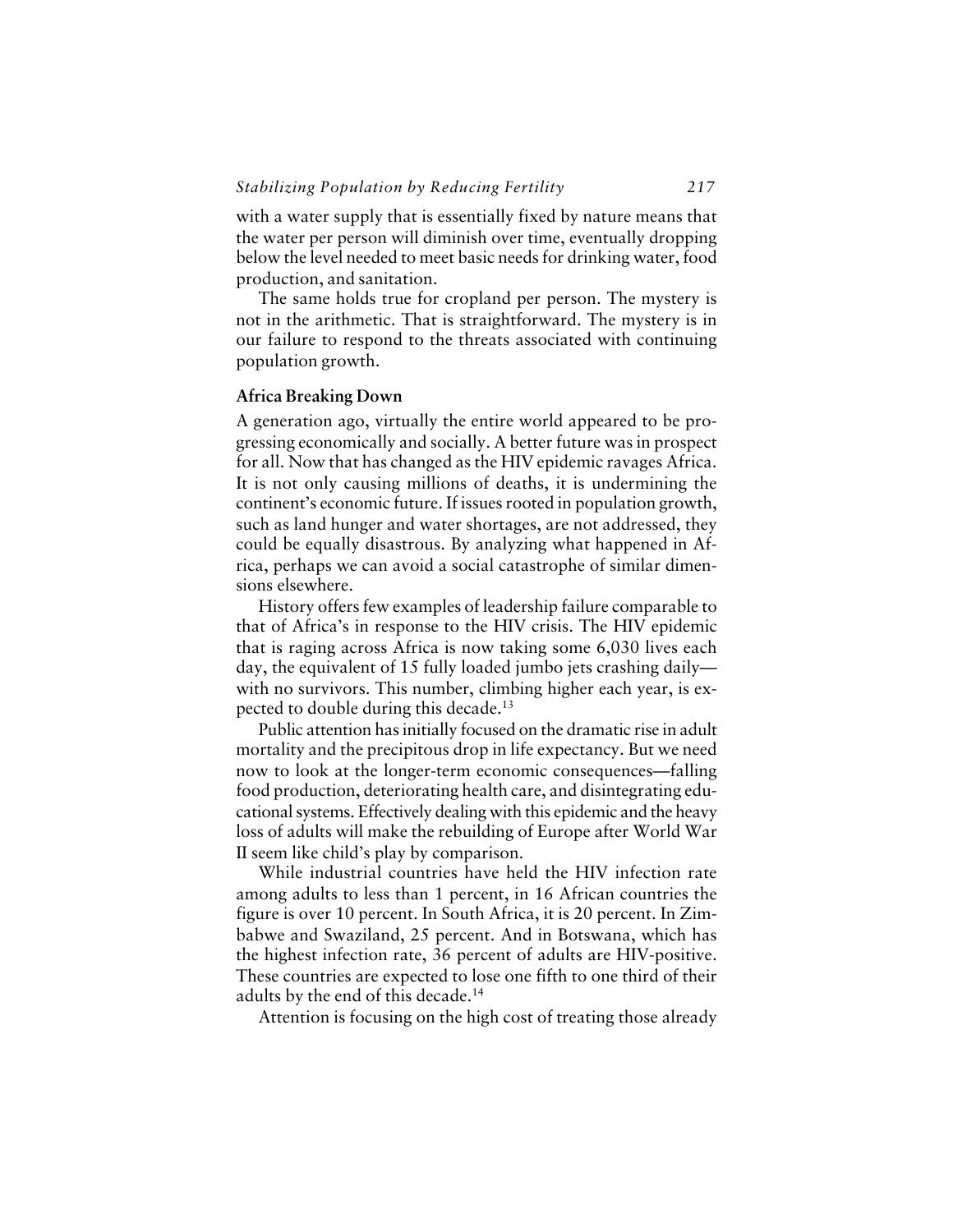ill, but the virus is continuing to spread. As deaths multiply, life expectancy—the sentinel indicator of economic development—is falling. Without AIDS, countries with high infection rates, like Botswana, South Africa, and Zimbabwe, would have a life expectancy of some 65 years or more. With the virus continuing to spread, life expectancy could drop to 35 years—a medieval life span.<sup>15</sup>

Whereas infectious diseases typically take their heaviest toll among the eldest and the very young who have weaker immune systems, AIDS claims mostly young adults, depriving countries of their most productive workers. In the epidemic's early stages, the virus typically spreads most rapidly among the better educated, more socially mobile segment of society. It claims the agronomists, engineers, and teachers needed for economic development.

The HIV epidemic is affecting every segment of society, every sector of the economy, and every facet of life. For example, close to half of Zimbabwe's health care budget is used to treat AIDS patients. In some hospitals in Burundi and South Africa, AIDS patients occupy 60 percent of the beds. Health care workers labor until the point of exhaustion. This epidemic could easily produce 40 million orphans by 2010, a number that will overwhelm the resources of extended families.<sup>16</sup>

Education is also suffering. In Zambia, the number of teachers dying with AIDS each year approaches the number of new teachers being trained. In the Central African Republic, the reduction of the teaching force by AIDS closed 107 primary schools, leaving only 66 open. At the college level, the damage is equally devastating. At the University of Durban-Westville in South Africa, 25 percent of the student body is HIV-positive.<sup>17</sup>

In addition to the continuing handicaps of a lack of infrastructure and trained personnel, Africa must now contend with the adverse economic effects of the epidemic. AIDS dramatically increases the dependency ratio—the number of young and elderly who depend on productive adults. This in turn makes it much more difficult for a society to save. Reduced savings means reduced investment and slower economic growth or even decline.

At the corporate level, firms in countries with high infection rates are seeing their employee health care insurance costs double, triple, or even quadruple. Companies that were until recently comfortably in the black now find themselves in the red. Under these circumstances, investment inflows from abroad are dwindling and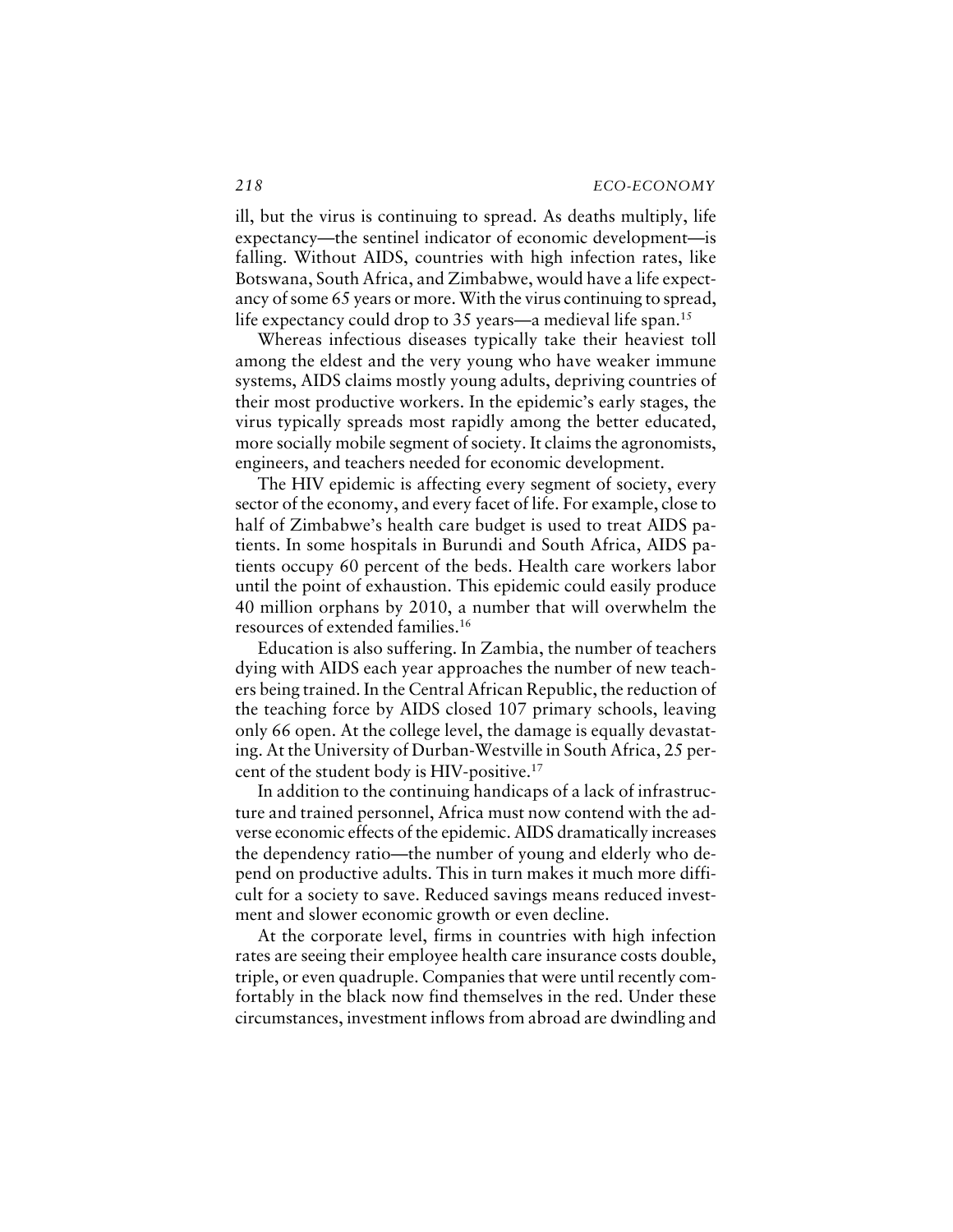#### could dry up entirely.<sup>18</sup>

Even as disease consumes Africa, food security is deteriorating. Land hunger, water scarcity, and nutrient depletion are reducing the grain produced per person. In East, Central, and Southern Africa, the undernourished share of the population has increased over the last two decades.<sup>19</sup>

Making matters worse, food security is declining as the epidemic progresses. At the family level, food supplies drop precipitously when the first adult develops full-blown AIDS. This deprives the family not only of a worker in the fields, but also of the work time of the adult caring for the AIDS sufferer. A survey in Tanzania found that a woman whose husband had AIDS spent 60 percent less time tending the crops. Declines in food production from the epidemic have been reported in Burkina Faso, Côte d'Ivoire, and Zimbabwe. In pastoral economies, such as Namibia, the loss of the male head of household is often followed by the loss of cattle, the family's livelihood.<sup>20</sup>

Sub-Saharan Africa, a region of 600 million people, is moving into uncharted territory. There are historical precedents for epidemics on this scale, but not for such a concentrated loss of adults. The good news is that some countries are halting the spread of the virus. The key is strong leadership from the top. In Uganda, where the epidemic first took root, the active personal leadership of President Yoweri Museveni over the last dozen years has reduced the share of adults infected with the virus from a peak of 14 percent down to 8 percent. In effect, the number of new infections has dropped well below the number of deaths from AIDS. Senegal also responded early to the threat from the virus. As a result, it prevented AIDS from gaining momentum and held the infection rate to 2 percent of its adults, a number only slightly higher than in industrial countries.<sup>21</sup>

Saving Africa depends on a Marshall Plan–scale effort on two fronts: one to curb the spread of HIV and the other to restore economic progress. Winning the former depends directly on Africa's national political leaders. Unless they personally lead, the effort will almost certainly fail. Once a leader outlines the behavioral changes needed to contain the virus—such as delaying first intercourse, reducing the number of sexual partners, and using condoms—then others can contribute. This includes the medical establishment within the country, religious leaders, nongovernmen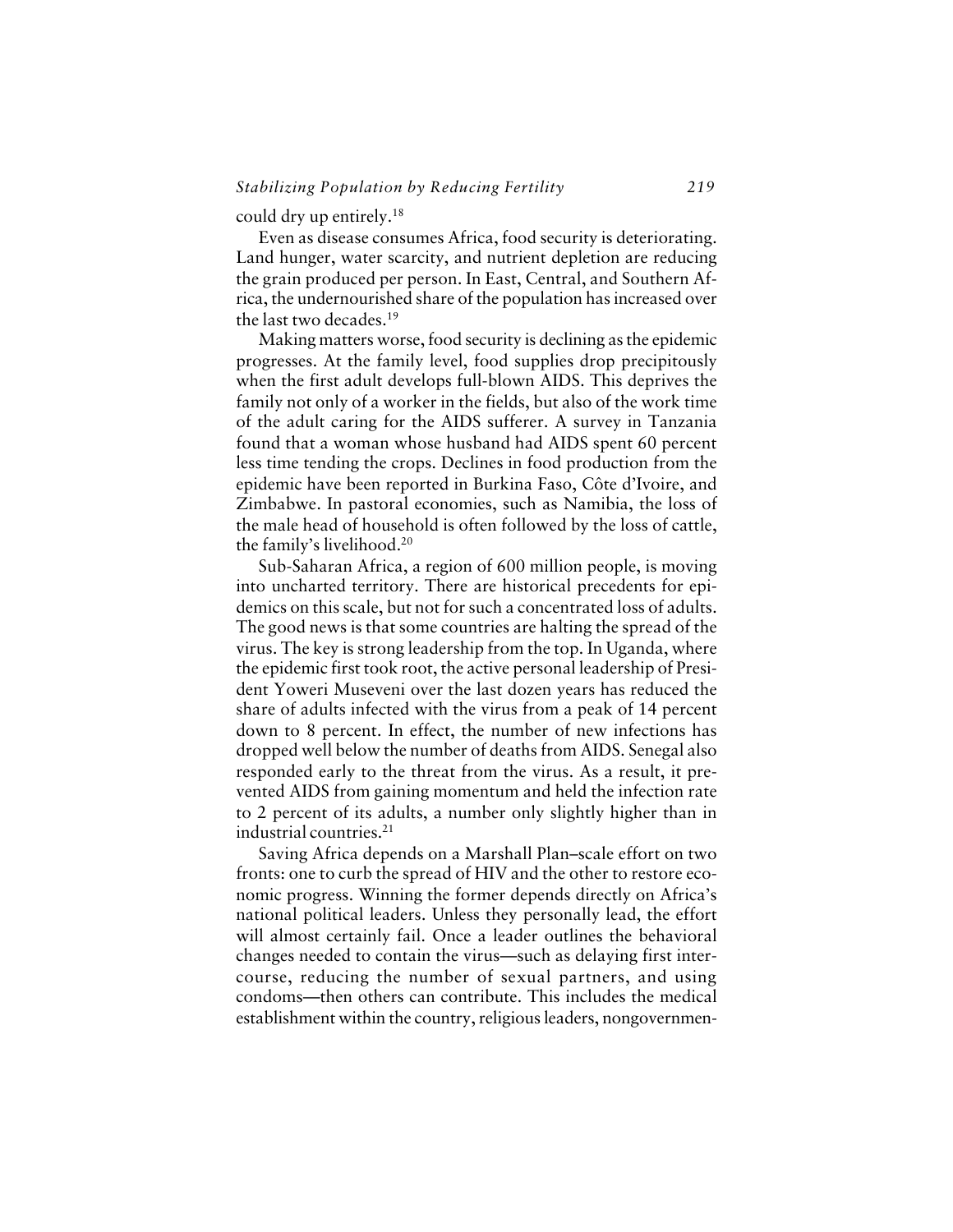tal groups, and international health and family planning agencies.

To compensate for the "missing generation," countries will need assistance across the board in education. This is an area where the U.S. Peace Corps and its equivalents in other countries can play a central role, particularly in supplying the teachers needed to keep schools open. Social workers are needed to work with orphans. A program of financial assistance is necessary for the extended families trying to absorb the projected millions of orphans.

Given the high cost of doing business in an AIDS-ridden society, special incentives in the form of tax relief are needed to attract corporate investors, incentives that could be underwritten by international development agencies. And debt relief is essential to the rebuilding of sub-Saharan Africa.

The bottom line is that there is no precedent in international development for the challenge the world now faces in Africa. The question is not whether we can respond to this challenge. We can. We have the resources to do so. If we fail to respond to Africa's pain, we may not only witness the economic decline of an entire continent, but in the process we will forfeit the right to call ourselves a civilized society.

#### **Filling the Family Planning Gap**

Given the immediate need to slow world population growth, it would be easy to assume that couples everywhere by now have access to family planning services. Unfortunately, despite the pivotal influence of family planning services on the global future, there is still a huge gap between people who want to plan their families and their access to family planning services.

The first step in stabilizing population is to remove the physical and social barriers that prevent women from using family planning services. John Bongaarts of the Population Council reports that 42 percent of all pregnancies in the developing world are unintended. Of these, 23 percent end in abortion. This leads Bongaarts to conclude that one third of projected world population growth will be due to unintended pregnancies. Of all the unmet social needs in the world today, none is more likely to adversely affect the human prospect more than the unmet need for family planning.<sup>22</sup>

There are several reasons why couples are not planning their families despite their desire for fewer children. In many countries, such as Saudi Arabia and Argentina, government policies restrict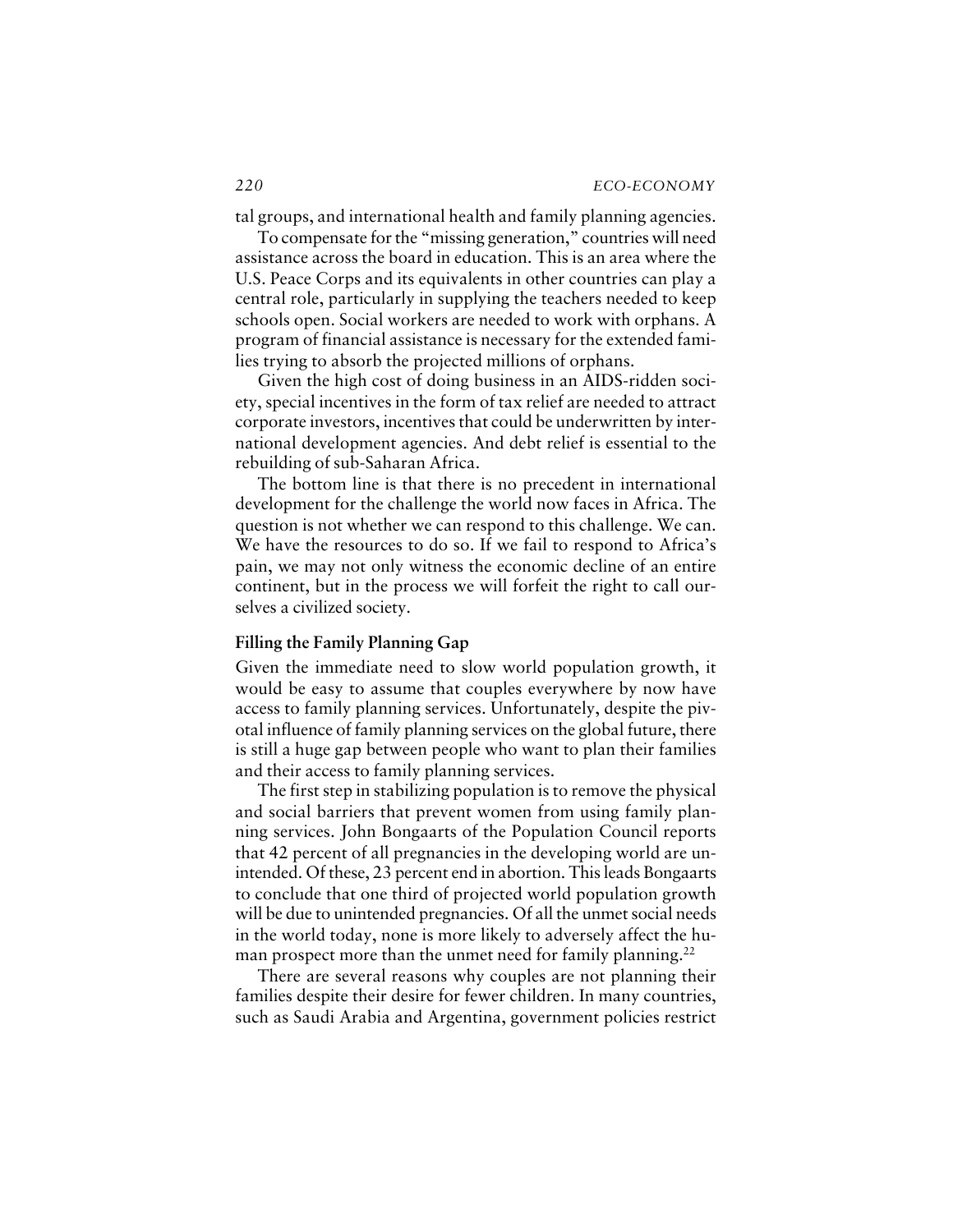access to contraceptives. Geographic accessibility also affects use; in some rural areas of sub-Saharan Africa, it can take two hours or more to reach the nearest contraceptive provider. For those with low incomes, family planning services can be expensive. Even where family planning clinics are accessible, they are often underfunded, leaving them short of supplies and understaffed.<sup>23</sup>

Women who want fewer children may also be constrained from using family planning by a lack of knowledge, prevailing cultural and religious values, or the disapproval of family members. Studies have shown that a husband's opposition to family planning constrains the efforts to limit family size in numerous countries, including Egypt, Guatemala, India, Nepal, and Pakistan. Moreover, some 14 countries require a woman to obtain her husband's consent before she can receive any contraceptive services, while 60 require spousal authorization for permanent birth control methods. Although it has been argued that these practices lessen conflicts between spouses and health care personnel, they are serious impediments to a woman's ability to control her fertility.<sup>24</sup>

One way of reducing the unplanned pregnancies that account for a large share of world population growth is through medical abortions. A prescription drug used for many years in France to induce abortion, RU 486 (also known as mifepristone), is now available in several other European countries, the United States, China, India, Pakistan, and several smaller countries in Asia. Another drug, methotrexate, used worldwide in cancer therapy, works well as a "morning after" pill when used in combination with misoprostol. This procedure, prescribed by many U.S. doctors before RU 486 was approved in 2000, typically induces abortion within 72 hours. Although medical abortions are widely used in industrial countries, such as France and the United States, they are of even greater value in developing countries, where many people do not have access to family planning services and, even if they do, where supplies of contraceptives sometimes run out.<sup>25</sup>

Information about contraceptives and family planning for young men and women facilitates the use of birth control. In Thailand, people of all ages have been educated on the importance of family planning. Mechai Viravidaiya, the charismatic founder of the Thai Population and Community Development Association (PCDA), encouraged familiarity with contraceptives through demonstrations, ads, and witty songs. Math teachers even use population-related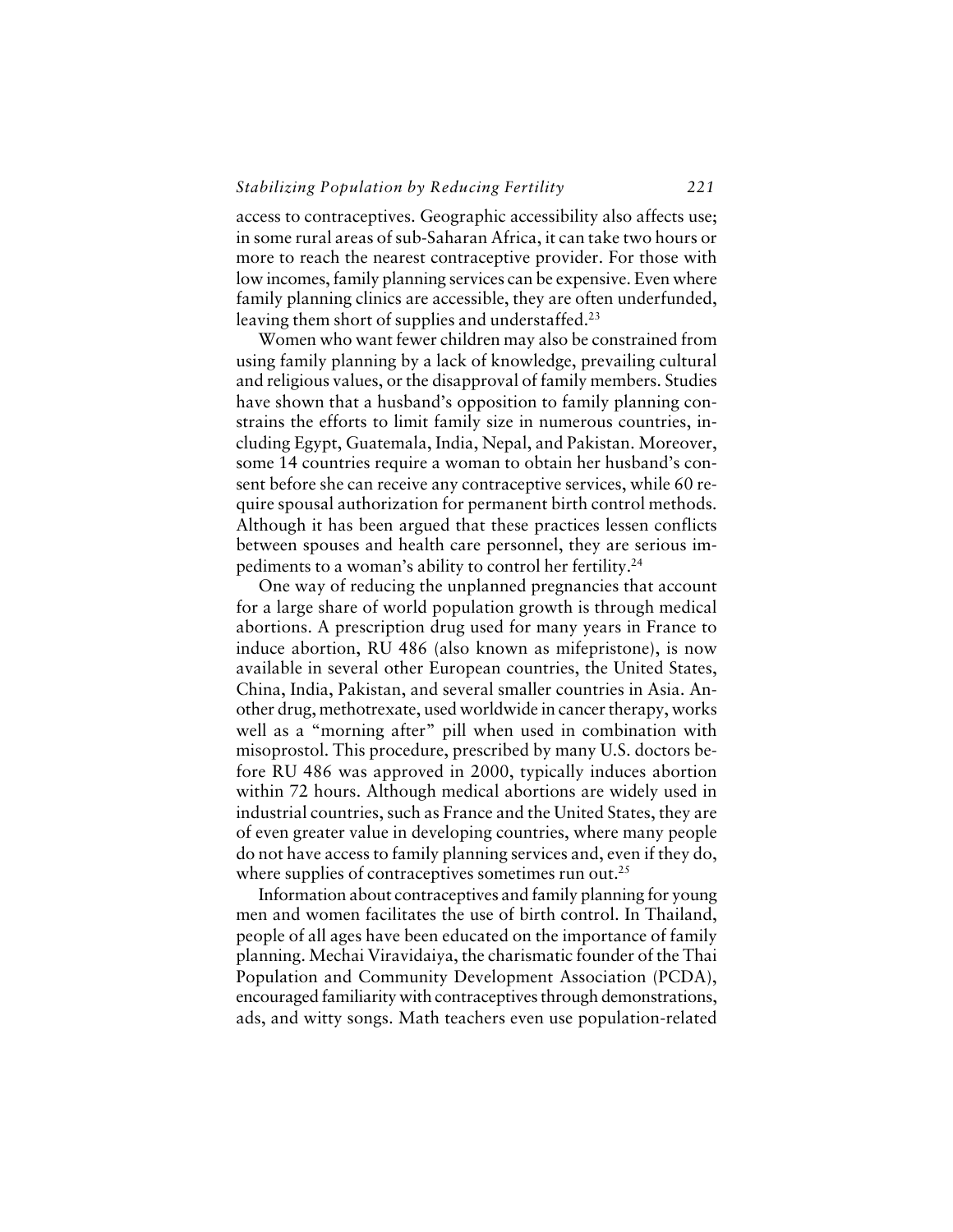examples in their classes. As a result of the efforts of Mechai, the PCDA, and the government, the growth of Thailand's population has slowed from more than 3 percent in 1960 to approximately 1 percent in 2000—the same as that of the United States.<sup>26</sup>

More recently, Iran has emerged as a leader in population policy. After the Islamic revolution in 1979, when Ayatollah Khomeini came to power, the family planning programs put in place by the Shah were dismantled. Khomeini exhorted women to have more babies to create "soldiers for Islam," pushing annual population growth rates to over 4 percent—some of the highest ever recorded. By the late 1980s, the social and environmental costs of such growth rates were becoming apparent. As a result, policy shifted. Religious leaders argued that having fewer children was a social responsibility. Eighty percent of family planning costs were covered in the budget. Some 15,000 "health houses" were established to provide family planning and health services to Iran's rural population. As literacy levels among rural women climbed from 17 percent in 1976 to nearly 90 percent, fertility dropped to an average of 2.6 children per woman. Within 15 years, Iran's population growth rate has fallen from over 4 percent a year to scarcely 1 percent, making it a model for other developing countries.<sup>27</sup>

A comparison of population trends in Bangladesh and Pakistan illustrates the importance of acting now. When Bangladesh was created in a split with Pakistan in 1971, the former had 66 million people and the latter 62 million, roughly the same population sizes. Then their demographic trends diverged. Bangladesh's political leaders made a strong commitment to reduce fertility rates, while the leaders in Islamabad wavered over the need to do so. As a result, the average number of children per family in Bangladesh today is 3.3, compared with 5.6 in Pakistan. Each year the gap in the population trajectories of the two countries widens. By putting family planning programs in place sooner rather than later, Bangladesh the poorer country—is projected to have 79 million fewer people than Pakistan in 2050. (See Figure  $10-2.$ )<sup>28</sup>

The world now faces a similar choice. The United Nations projects that the number of people on the earth could reach anywhere from 7.9 billion to 10.9 billion by 2050. According to its latest medium-level projections, population in the developing world is projected to rise from 4.9 billion in 2000 to 8.1 billion in 2050. Such an increase would likely lead to organizational overload and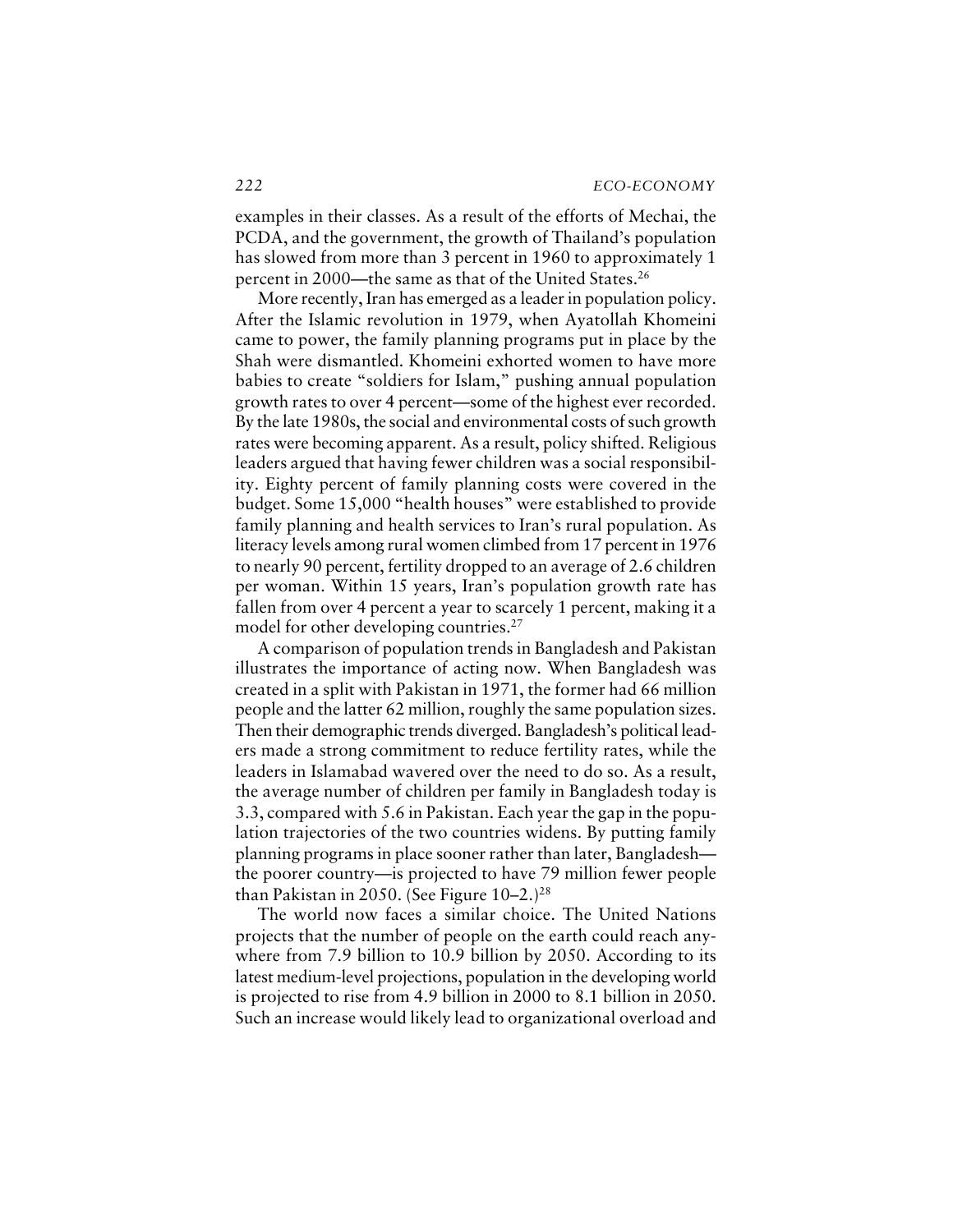#### *Stabilizing Population by Reducing Fertility 223*



Figure 10-2. Populations of Bangladesh and Pakistan, 1950-2000, with Projections to 2050

ecosystem collapse in dozens of countries.

Heading off such a prospect depends on filling the family planning gap by ensuring that women everywhere have access to a full complement of family planning services, including the "morning after" pill. The second front in this worldwide effort to stabilize population is to help create the social conditions that will lead to smaller families, specifically by improving the status of women. George Moffett, author of *Critical Masses*, observes quite rightly that "There's a critical connection between a woman's productive role—the improved legal, educational, and economic opportunities that are the source of empowerment—and a woman's reproductive role."<sup>29</sup>

In some developing countries, having many children is seen as a matter of survival: children are a vital part of the family economy and a source of security in old age. Institutions such as the Grameen Bank in Bangladesh, which specializes in microenterprise loans, are attempting to change this situation by providing credit to well over a million villagers—mostly impoverished women. These loans are empowering women, helping to end the cycle of poverty, and thus reducing the need for large families.<sup>30</sup>

 Rapid economic growth is not always a prerequisite for reduced fertility rates. Bangladesh has reduced fertility rates from nearly 7 children per woman in the early 1970s to 3.3 children today de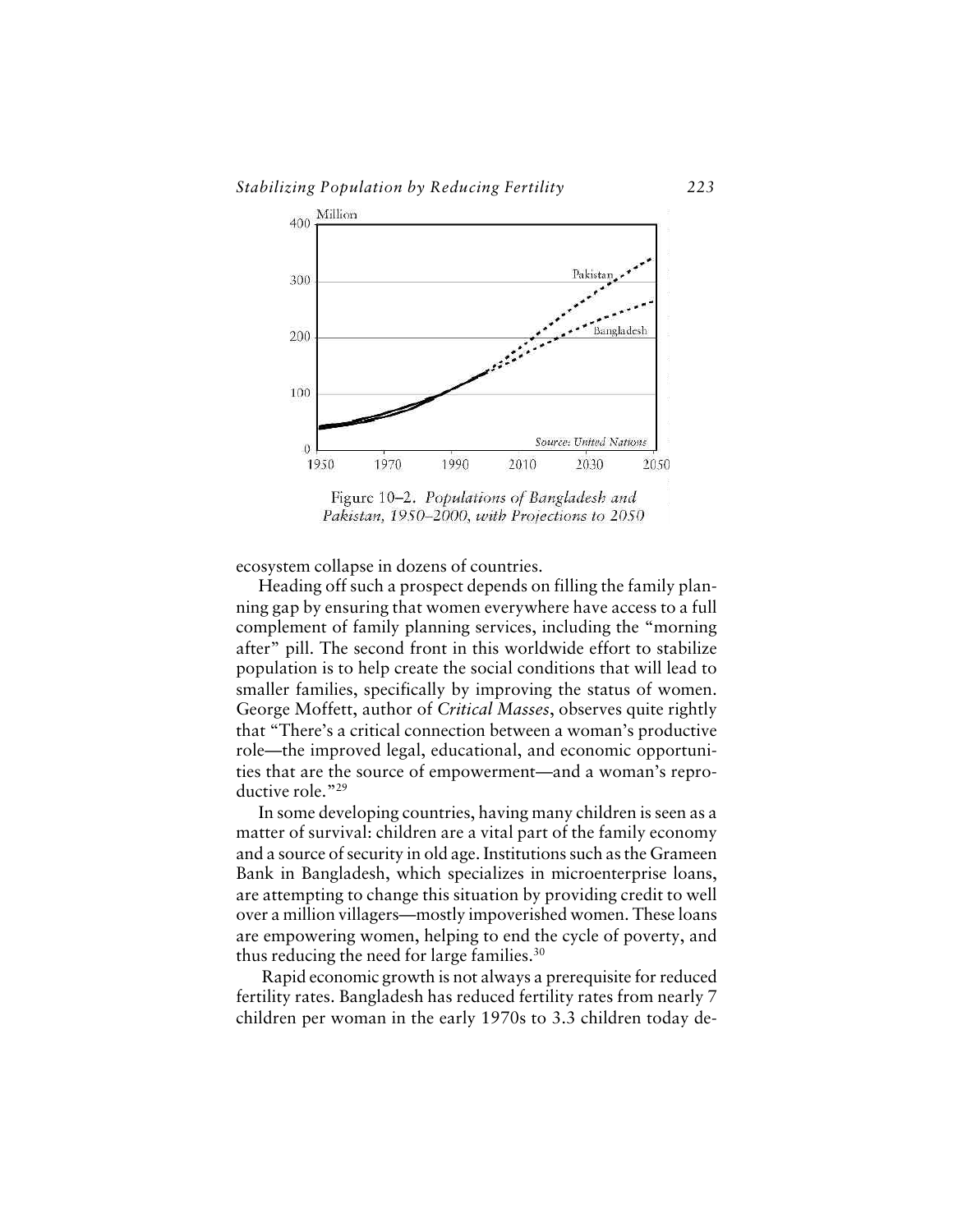spite incomes averaging only \$200 a year, among the lowest in the world. In the struggle to slow population growth, government leadership, access to family planning services, and improvement in social conditions are proving to be more important than the growth of a nation's economy.<sup>31</sup>

Slowly, governments are realizing the value of investing in population stabilization. One study found that the government of Bangladesh spends \$62 to prevent a birth, but saves \$615 on social services expenditures for each birth averted—a 10-fold difference in cost. Based on the study's estimate, the program prevents 890,000 births annually. The net savings to the government total \$547 million each year, leaving more to invest in education and health care.<sup>32</sup>

At the 1994 International Conference on Population and Development in Cairo, the governments of the world agreed to a 20 year population and reproductive health program. The United Nations estimated that \$17 billion a year would be needed for this effort by 2000 and \$22 billion by 2015. (By comparison, \$22 billion is less than is spent every 10 days on military expenditures.) Developing countries and countries in transition agreed to cover two thirds of the price tag, while donor countries promised to pay the rest—\$5.7 billion a year by 2000 and \$7.2 billion by 2015.<sup>33</sup>

Unfortunately, while developing countries are largely on track with their part of the expenditures, having covered about two thirds of their allotted payments, donor countries have fallen far behind honoring only one third of their commitment. As a result of shortfalls following the Cairo conference, the United Nations estimated that there were an additional 122 million unintended pregnancies by 2000. An estimated one third of these were aborted. Moreover, an estimated 65,000 women who did not wish to be pregnant died in childbirth and 844,000 suffered chronic or permanent injury from their pregnancies.<sup>34</sup>

Slowing population growth depends on simultaneously creating the social conditions for fertility decline and filling the family planning gap. "Global population problems cannot be put on hold while countries reform their health care, rebuild their inner cities, and reduce budget deficit[s]. Avoiding another world population doubling...requires rapid action," notes Sharon Camp, former vice president of Population Action International. The difference between acting today and putting it off until tomorrow is the differ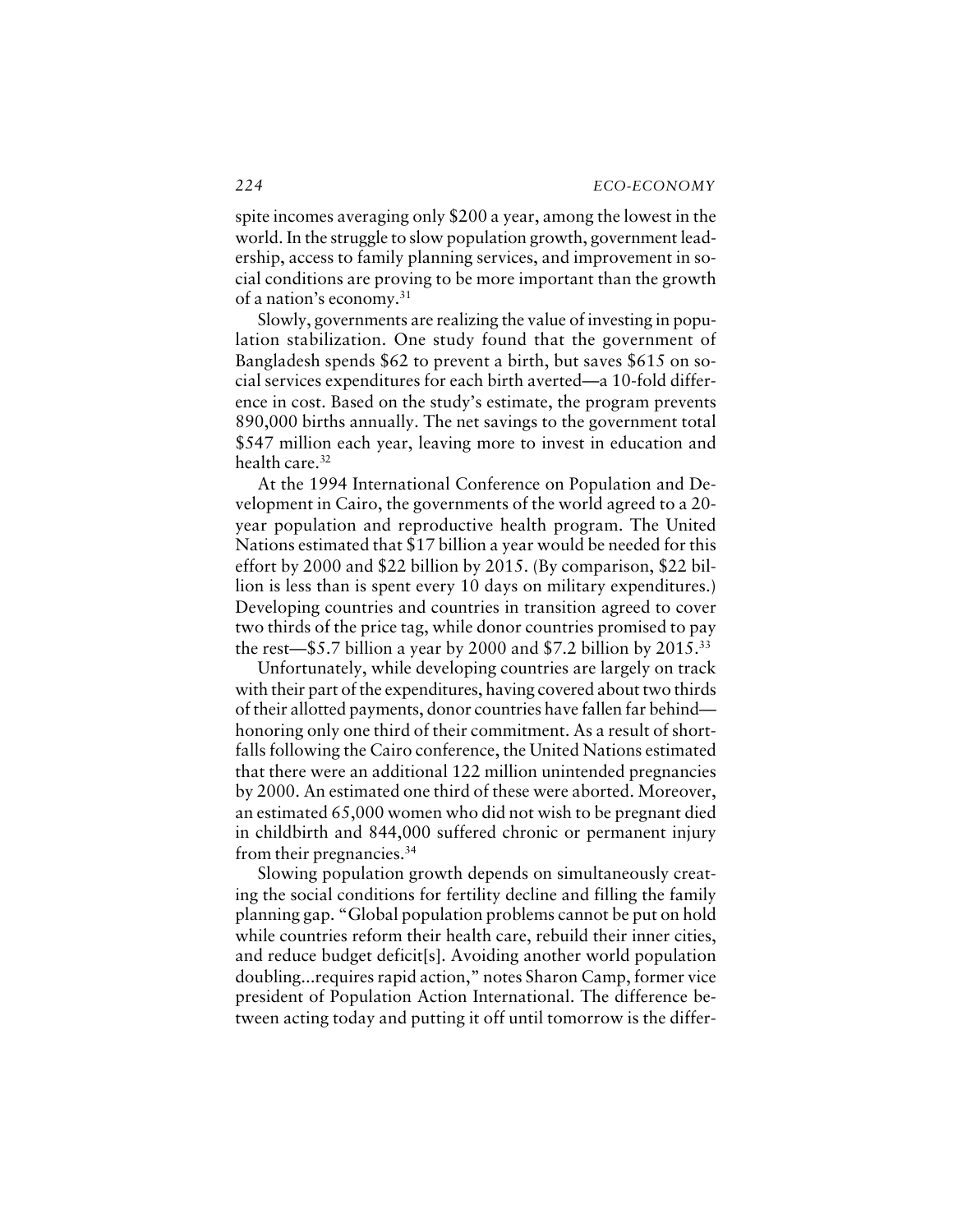ence between population stabilizing at a level the earth can support and population expanding until environmental deterioration disrupts economic progress.<sup>35</sup>

## **The Role of Female Education**

Over the last two decades, scores of studies have analyzed the relationship between female education and fertility and have concluded that the more education women have, the fewer children they bear. A 1999 survey of research by the U.S. National Academy of Sciences (NAS) analyzes studies that compare countries with varying levels of female education and studies that examine changing levels of female education in individual countries over time. Both groups of studies support this basic hypothesis.<sup>36</sup>

The NAS study contrasts Sri Lanka and Pakistan, for example. Sri Lanka, which has a female literacy level of 87 percent for women over age 15, has a total fertility rate of just over two children per woman. In Pakistan, where only 24 percent of adult women can read and write, the fertility rate is 5.6 children. Pakistan is typical of most countries, but there are occasional exceptions. For example, in Jordan 86 percent of the women are literate, but the fertility rate is the same as in Pakistan. Bangladesh is also something of an anomaly, because although only 26 percent of its women are literate, its fertility rate has dropped by half over the last generation.<sup>37</sup>

As the NAS survey notes, the relationship between educational level and fertility is not always a simple one. For example, while rising female educational levels lead to smaller family size, so does the desire to educate children. Once couples decide that they want to educate their children, including girls, they are faced with the cost of education. This in itself is apparently reducing family size.<sup>38</sup>

In Bangladesh, as noted earlier, the fertility rate was almost cut in half within 16 years. One factor apparently affecting family size was spreading land poverty as land was divided and subdivided from one generation to the next. Among families with relatively small plots of land to begin with, fragmentation leads to basic changes in thinking. At one time, economic security came from owning land. It was always a source of employment and food. But as the land per family shrinks, this security diminishes, leading many couples to define economic security for their children, and thus indirectly for themselves, in the form of a wage-paying job. Getting such a job requires education. This is costly, leading to a con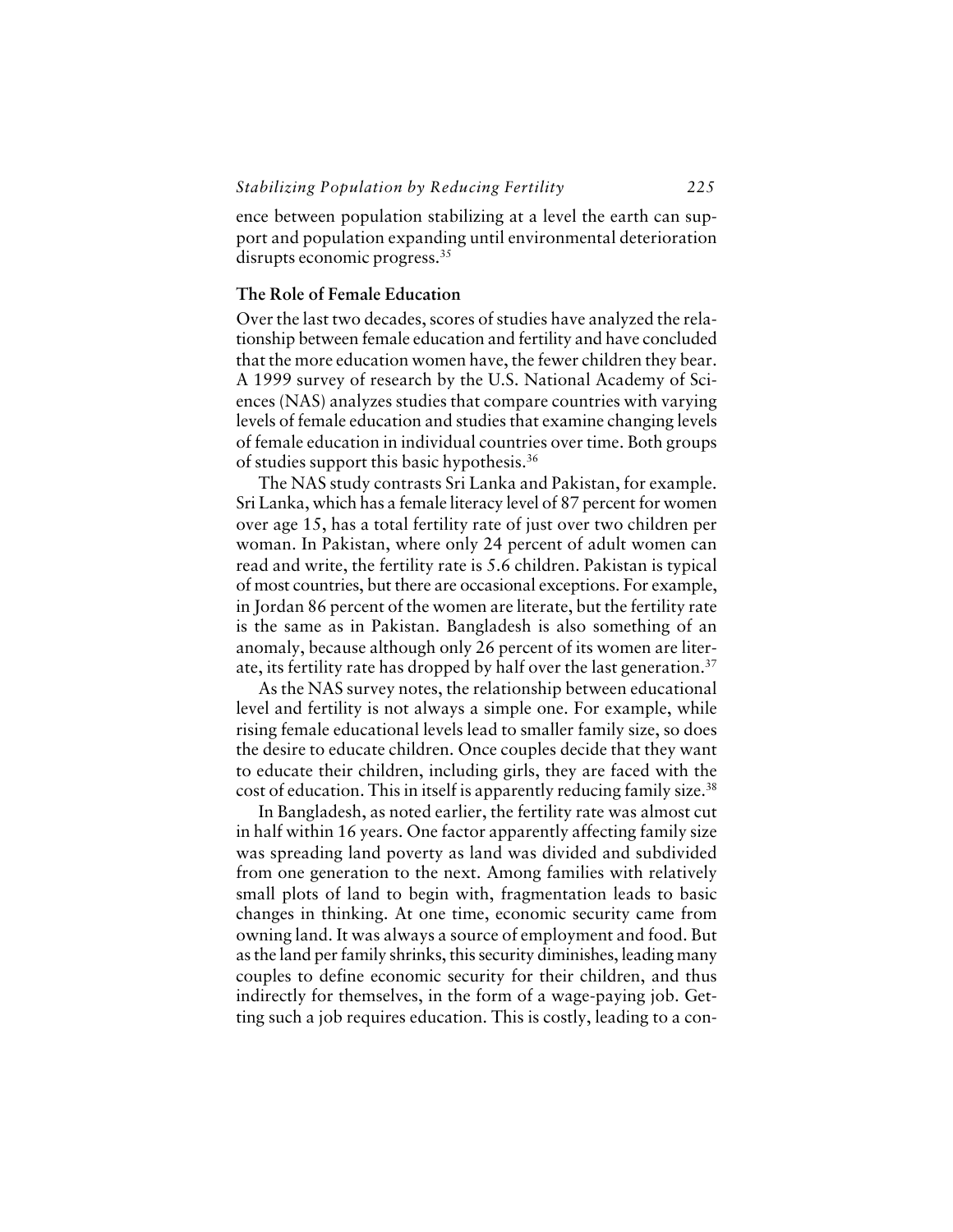scious reduction in family size that is not necessarily dependent on any gains in income or female literacy.<sup>39</sup>

Research in Bangladesh shows that thinking about family size is not occurring in a vacuum. As people are exposed to higher living standards elsewhere in the world, they begin to think about how to achieve the same thing for their children. Again, they come back to education. Investment in education is the key both to a better life for their children and to their old age security. Large families, which were an asset when there was more land to farm, have now become a liability.

While sociologists have looked at the relation between education and family size, economists have looked at the economics of this relationship. Lawrence Summers, while Director of Research at the World Bank, pointed out that at prevailing levels of education, each additional year of female education reduces fertility by roughly 10 percent. Using this information to analyze the economics of educating girls, he noted that raising female enrollment in primary school to the same level as that of males in developing countries would mean adding some 25 million girls to the current primary school enrollment. This, he estimated, would cost \$938 million per year. Gender balancing in secondary schools would mean adding 21 million girls to current enrollment at a cost of roughly \$1.4 billion per year.<sup>40</sup>

Summers then went on to estimate that this investment of \$2.3 billion would yield a return of 20 percent annually. He noted that it was the most effective way of breaking the cycle of poverty. As female education levels rise, women have healthier, better-educated children, a gain that is typically passed from one generation to the next. The difficult part is the initial break out of poverty.<sup>41</sup>

This 20-percent annual return dwarfs that of almost any other investment in development. For example, the roughly \$1 trillion that developing countries were planning to spend on new power generating facilities over the next decade would yield an annual return of at most 6 percent, and sometimes substantially less. Diverting a small amount of investment from power generation to the education of girls and young women could both raise families out of poverty and accelerate development.<sup>42</sup>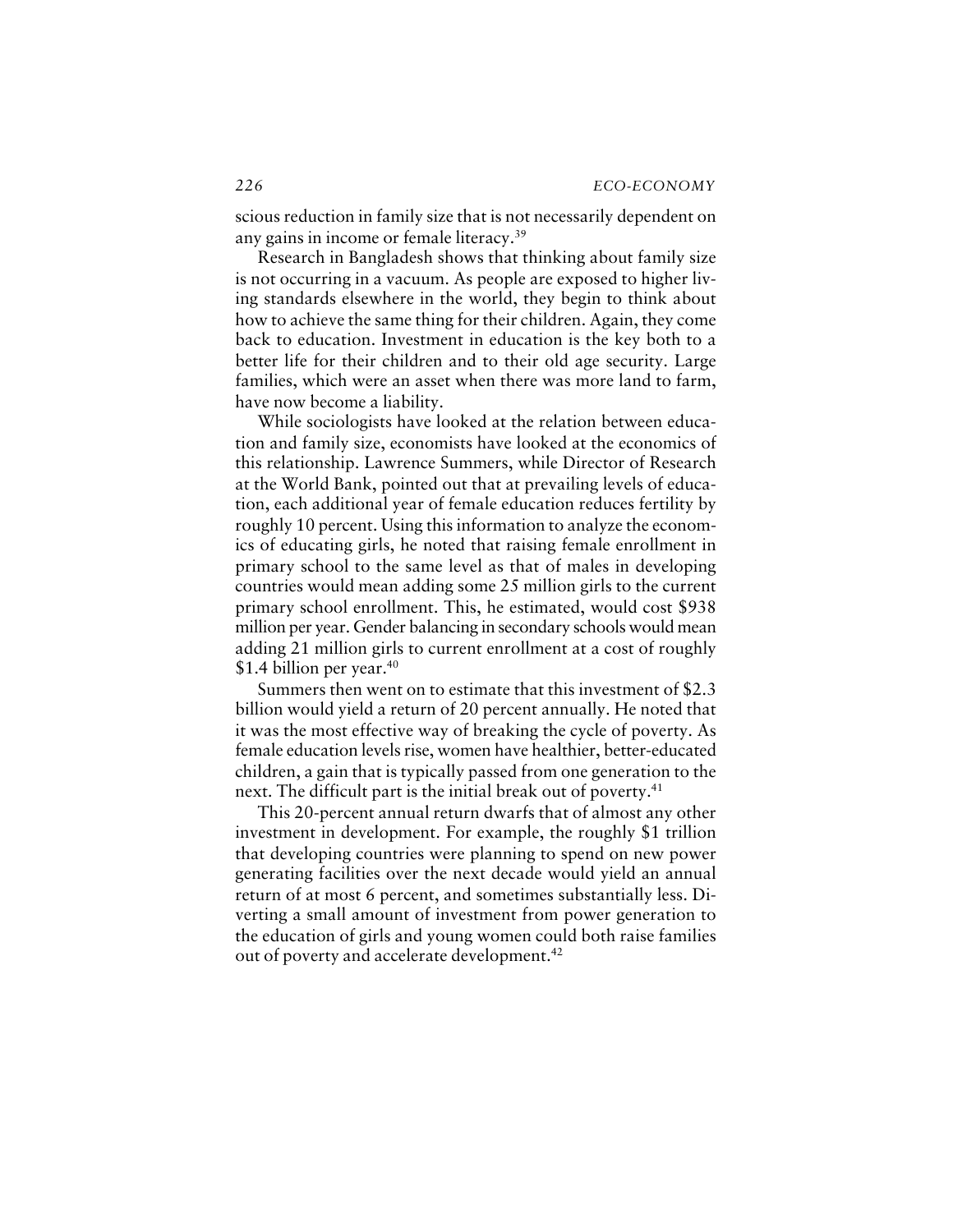### **Using Soap Operas and Sitcoms**

While the attention of researchers has focused on the role of formal education in reducing fertility, soap operas on radio and television can even more quickly change people's attitudes about reproductive health, gender equity, family size, and environmental protection. A well-written soap opera can have a profound shortterm effect on population growth. It costs little and can proceed even while formal educational systems are being expanded.

This approach was pioneered by Miguel Sabido, a vice president of Televisa, Mexico's national television network. The power of this medium was first illustrated by Sabido when he did a series of soap opera segments on illiteracy. The day after one of the characters in his soap opera visited a literacy office wanting to learn how to read and write, a quarter-million people showed up at these offices in Mexico City. Eventually 840,000 Mexicans enrolled in literacy courses after watching the series.<sup>43</sup>

Sabido dealt with contraception in a soap opera entitled *Acompaneme*, which translates as *Come With Me*. According to one observer, "This serial, which ran over two years, featured a fairly typical, poor young family. The mother, a sympathetic but ignorant character, was desperate to stop at the three children she already had but didn't know how. Her husband, macho and lusty, resented her efforts to try the rhythm method. Over a period of time, and many melodramatic arguments and tears, the woman decided to seek the advice of another woman she knew who had 'miraculously' restricted her family size. Eventually she learned about birth control. By the time she and her smiling husband walked out of the gynecologist's office with a prescription in hand, values had changed—in this family and among viewers—about ideal family size, about not having more children than one can afford and about the woman's role in her family."<sup>44</sup>

As these family planning soap operas continued over the next decade, the birth rate fell by 34 percent. In 1986, Mexico was awarded the United Nations Population Prize for its outstanding achievement in slowing population growth. David Poindexter, founder of Population Communications International (PCI) in 1985, used his new organization to promote Sabido's model as a prototype for other countries. Today PCI is operating in 6 of the 10 most populous countries—China, India, Brazil, Pakistan, Nigeria, and Mexico.45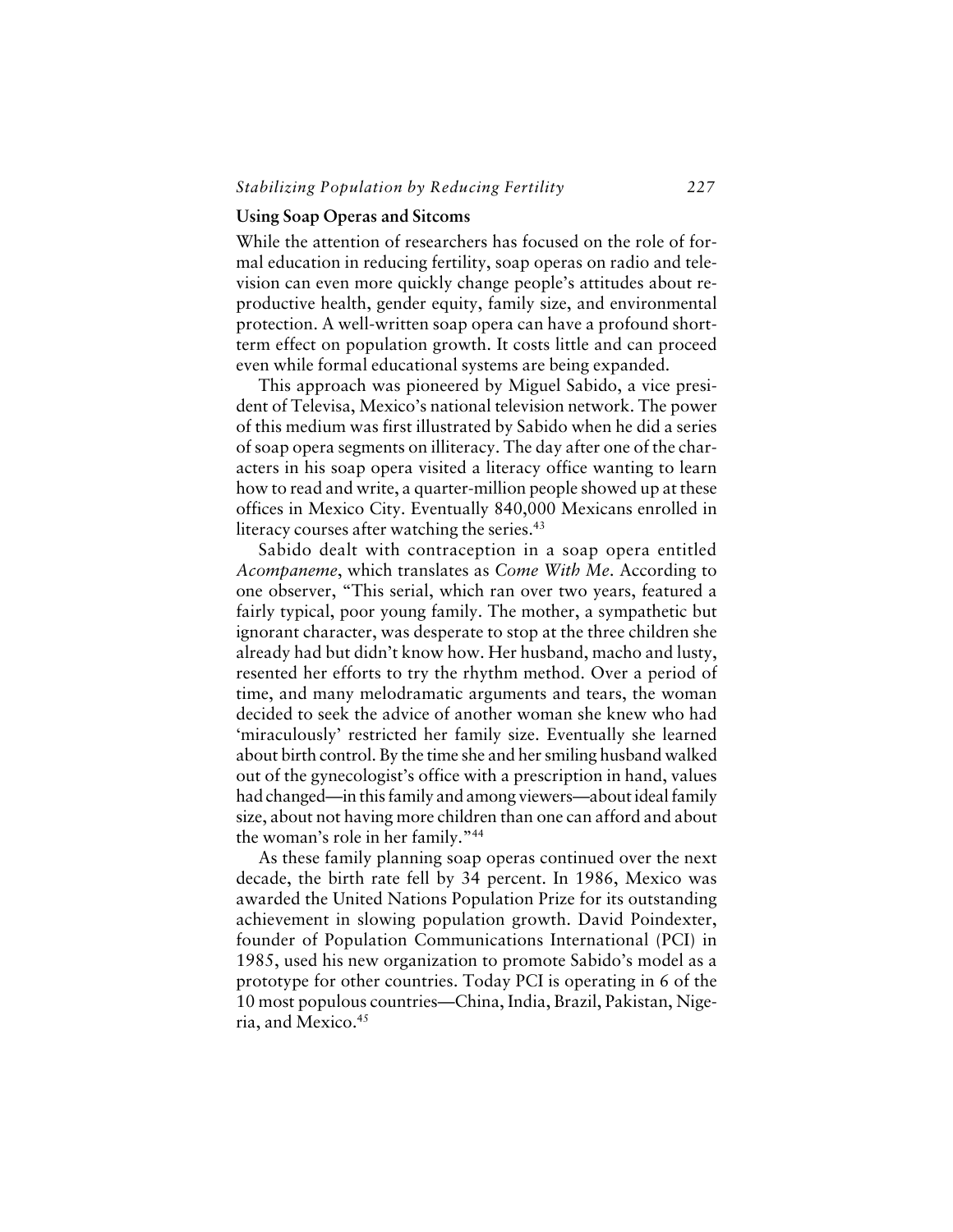In Kenya, PCI has developed a similarly oriented soap opera that has aired on the radio, the medium of choice for 96 percent of the country's people. After the highly popular early evening news, people stay tuned for a radio serial entitled *Ushikwapo Shikamana* (which means *If Assisted, Assist Yourself*). With close to half the country's people following the twice weekly program, this has provided an ideal vehicle for communicating information on a range of topics from reproductive health and family planning to environment, gender equality, and protection from AIDS. These examples are but two of many that illustrate the success of radio and television in raising public understanding and in changing attitudes.<sup>46</sup>

#### **Stopping at Two**

You do not need to be a mathematician to understand that there is no long-term alternative to having only two children per couple, the number needed for replacement. Joel Cohen, population analyst at Rockefeller University, makes this point rather effectively. He notes that if the 1990 population growth rates in various regions had continued until 2150, there would be 694 billion people in the world. This compares with 6.1 billion people today. "No way," says Cohen. "Not enough water falls from the sky to satisfy the needs of such a vast human population."<sup>47</sup>

The basic arithmetic is not new. We have always known that a seemingly innocuous growth of 3 percent a year, a rate that has been common in many developing countries, would lead to a 20 fold increase in one century and a 400-fold increase in two centuries. Saudi Arabia today has 20 million people and a population that is expanding at this rate. If this were to continue throughout this century, it would have 440 million people in 2100—more than the current population of North America.

Or look at Nigeria, also growing at roughly 3 percent a year. A century from now, Nigeria's 114 million people would total 2.46 billion. Considering that all of Africa is supporting 800 million today, it is impossible to visualize 2.46 billion people in Nigeria alone. It is hard to argue with Cohen's basic point that the only viable long-term option is two children per couple. A population that is growing, however slowly, will eventually overwhelm its lifesupport systems. Conversely, a population that is declining, however slowly, will eventually disappear.

The growth in world population over the last half-century is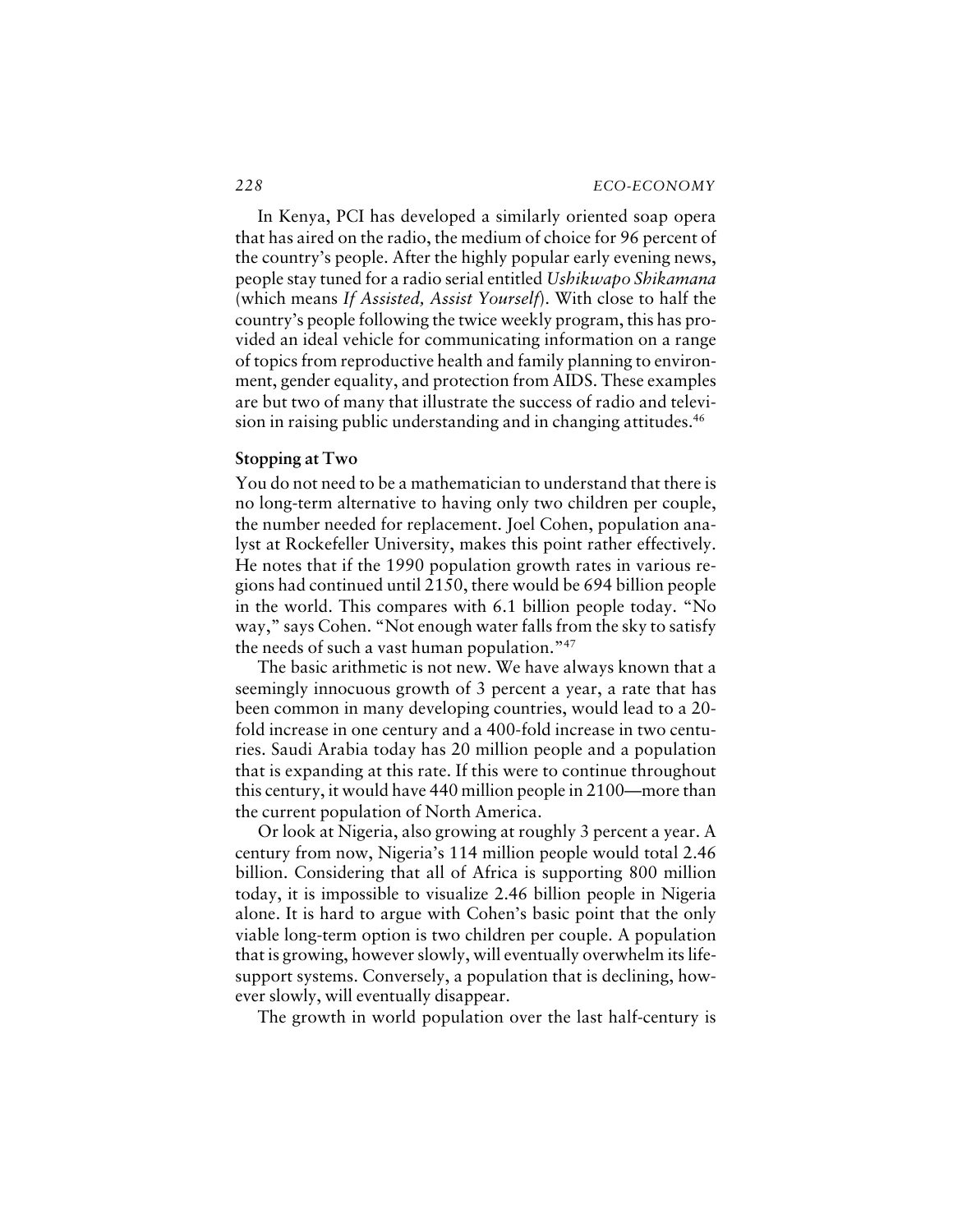sufficiently recent that we are still struggling to understand what it means. We may intuitively understand that a 20-fold increase in a century is not possible, but we have yet to come to terms with the reasons why. For some threats to our future we have designed response systems. For example, an outbreak of a deadly infectious disease such as the Ebola virus sets off programmed responses to contain and eradicate it. This response involves the World Health Organization, the U.S. Centers for Disease Control and Prevention, and the appropriate agencies in the government of the county affected. And if the currency of a country like Indonesia or Russia collapses, the international monetary system is programmed to respond to that threat. Such is not the case when population growth crosses key support system thresholds.

When the water use of a growing population surpasses the sustainable yield of an aquifer and the water table starts to fall, there is no alarm system that triggers a response in the councils of government. As a result, the gap between the demand for water and the sustainable yield of the aquifer widens. Each year, the drop in the aquifer is greater than the year before, setting the stage for an eventual dramatic reduction in the water supply as an aquifer is depleted and the amount pumped out is reduced to the recharge level. If overpumping is extensive, the drop in water supply could be traumatic, disrupting food production.

Unfortunately, no one regularly measures the water table level under the North China Plain, the Punjab in India, or the southern Great Plains of the United States, announcing when overpumping begins, how much water is left, and when the aquifer will be depleted. As a result, instead of societies planning for a soft landing by bringing the demand for water into balance with sustainable yield, they keep going until the inevitable crash occurs.

Societies with water demands surpassing the sustainable yield of the aquifers and desiring more water per person in the future will have to consider the possibility of reducing population size, a trend already under way in some European countries. This means shifting not to a two-child family, but to a one-child family.

In countries where rural populations continue to grow and holdings are divided among the children in each generation, the land per family eventually shrinks to the point where survival is threatened. Halting the fragmentation that is creating a nightmarish situation in many rural communities in Africa and Asia depends either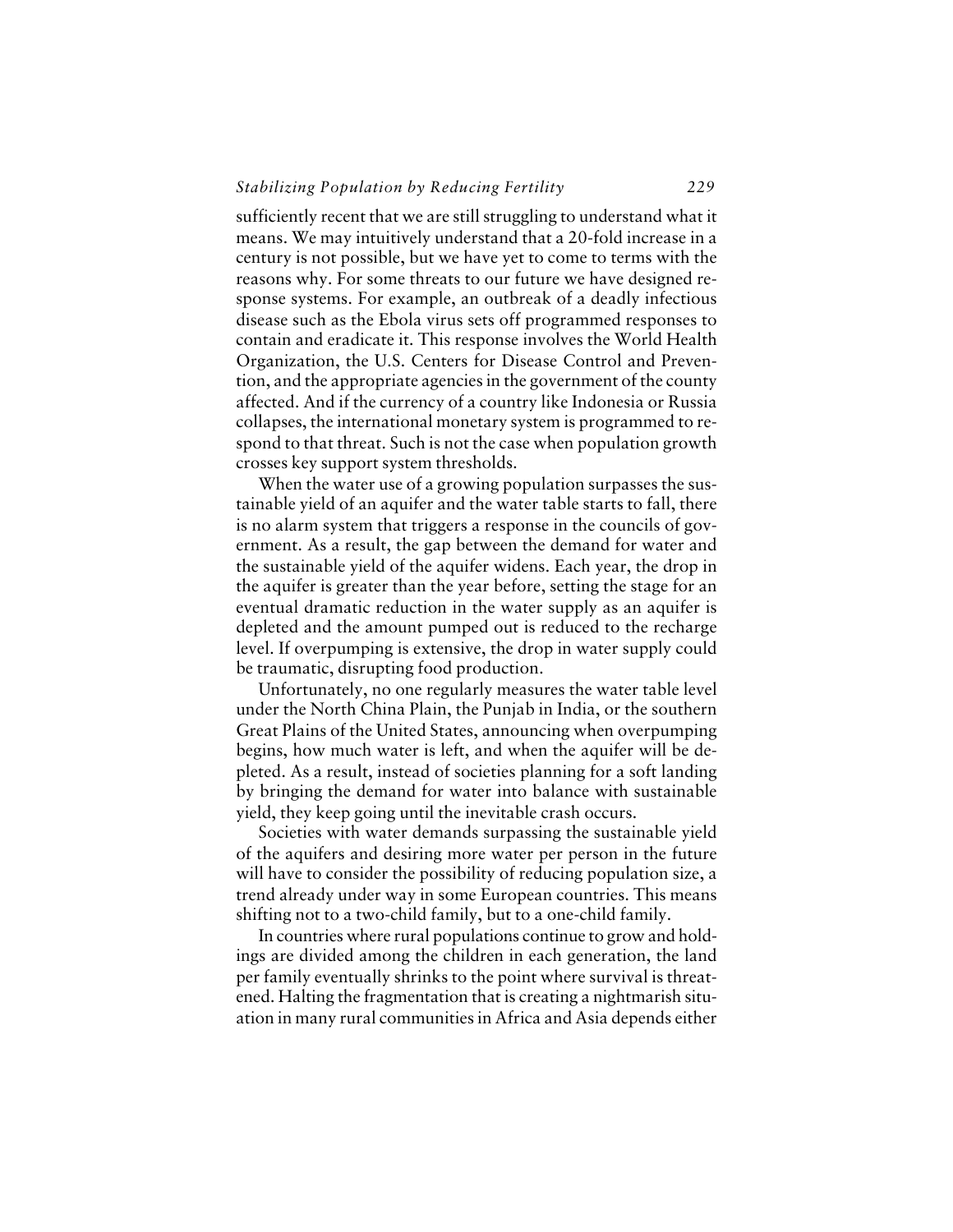on moving quickly to replacement-level fertility or accepting massive rural-urban migration.

Although population projections for the world have been available since the 1950s, remarkably little has been done to analyze the relationship between the size of current and future populations and the earth's capacity to satisfy people's needs for basic resources, such as water and cropland. Demographers who do the projections have long since abandoned this area as a field of research. In his 1996 book *How Many People Can the Earth Support?*, Joel Cohen analyzed the 1992 and 1993 annual meetings of the Population Association of America, where there were some 200 symposia. Not one of these panels attempted to analyze the relationship between projected population growth and the earth's natural resource base.<sup>48</sup>

The good news is that the world is making progress in achieving replacement-level fertility. Fifty-four countries have now reduced average family size to two children or less. (See Table 10–1.) Together these countries contain 2.5 billion people. Family size in China, at 1.8 children per couple, is now below the level in the United States (2.1). Even so, the large number of young people reaching reproductive age in China means that the population is still expected to reach 1.49 billion by 2038, before its numbers begin to decline, dropping to 1.46 billion in 2050. Some countries have seen fertility drop well below replacement level. For example, Russia's fertility rate is 1.2 children. As a result of this decline, and a rise in mortality over the last decade, Russia's population of 144 million is now declining by 900,000 per year. Other countries where population is beginning to decline include Bulgaria, the Czech Republic, Italy, and the Ukraine.<sup>49</sup>

Despite these trends, the threat of continuing population growth in more than a hundred developing countries is all too real. Perhaps the most dangerous educational gap is the lack of understanding of the relationship between family size, the longer-term population trajectory, and the future availability of resources per person. Filling this gap requires projections that link a range of family sizes say, two, four, or six children—to the future availability of land, water, and other basic resources. Without this information, individuals may simply not understand the urgency of shifting to smaller families. And of even more concern, political leaders will not be able to make responsible decisions on population and related poli-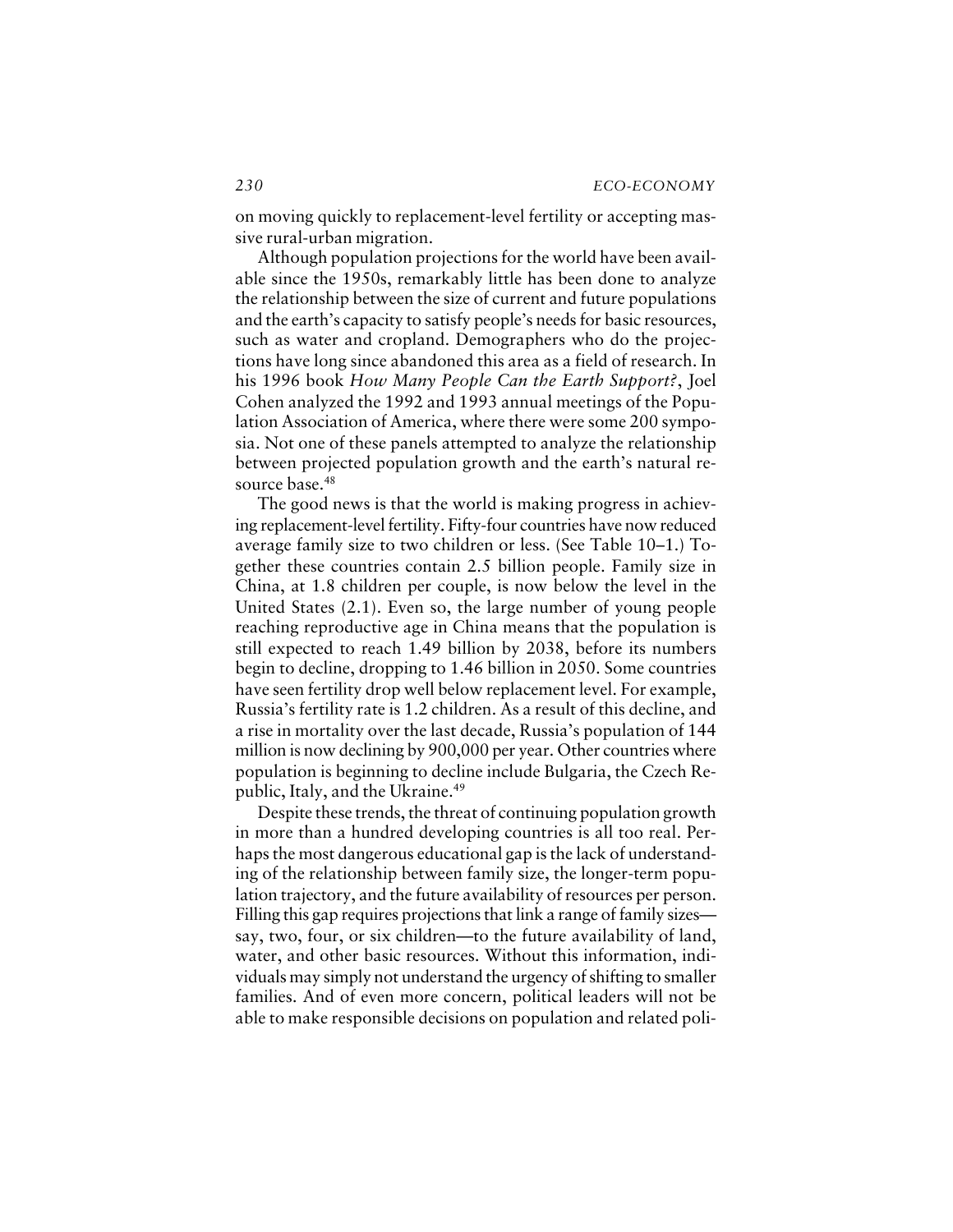Table 10–1. *Fertility Levels in Selected Countries in 2001*

|                                         | Average Number         |             |
|-----------------------------------------|------------------------|-------------|
|                                         | of Children            | Population, |
| Country                                 | Per Woman <sup>1</sup> | Mid-2001    |
|                                         | (number)               | (million)   |
| Countries with Fertility at             |                        |             |
| or Below Replacement Level <sup>2</sup> |                        |             |
| Russia                                  | 1.2                    | 144         |
| Italy                                   | 1.2                    | 58          |
| Japan                                   | 1.3                    | 127         |
| Germany                                 | 1.3                    | 82          |
| Poland                                  | 1.4                    | 39          |
| Australia                               | 1.7                    | 19          |
| United Kingdom                          | 1.7                    | 60          |
| China                                   | 1.8                    | 1,273       |
| France                                  | 1.8                    | 59          |
| <b>United States</b>                    | 2.1                    | 285         |
| Countries with Fertility                |                        |             |
| Above Replacement Level <sup>2</sup>    |                        |             |
| Brazil                                  | 2.4                    | 172         |
| Indonesia                               | 2.7                    | 206         |
| India                                   | 3.2                    | 1,033       |
| Pakistan                                | 5.6                    | 145         |
| Tanzania                                | 5.6                    | 36          |
| Saudi Arabia                            | 5.7                    | 21          |
| Nigeria                                 | 5.8                    | 127         |
| Ethiopia                                | 5.9                    | 65          |
| Dem. Rep. of Congo                      | 7.0                    | 54          |
| Yemen                                   | 7.2                    | 18          |

<sup>1</sup>The average number of children born to a woman in her lifetime is also known as the Total Fertility Rate. <sup>2</sup>Replacement-level fertility is an average of 2.1 children per woman.

*Source:* Population Reference Bureau, *2001 World Population Data Sheet*, wall chart (Washington, DC: 2001).

cies, such as investment in family planning services.

Discussions of future population growth in this chapter use the U.N. medium projections, those that have world population going from 6.1 billion at present to 9.3 billion by 2050. There is also a high projection, which has human numbers approaching 11 bil-